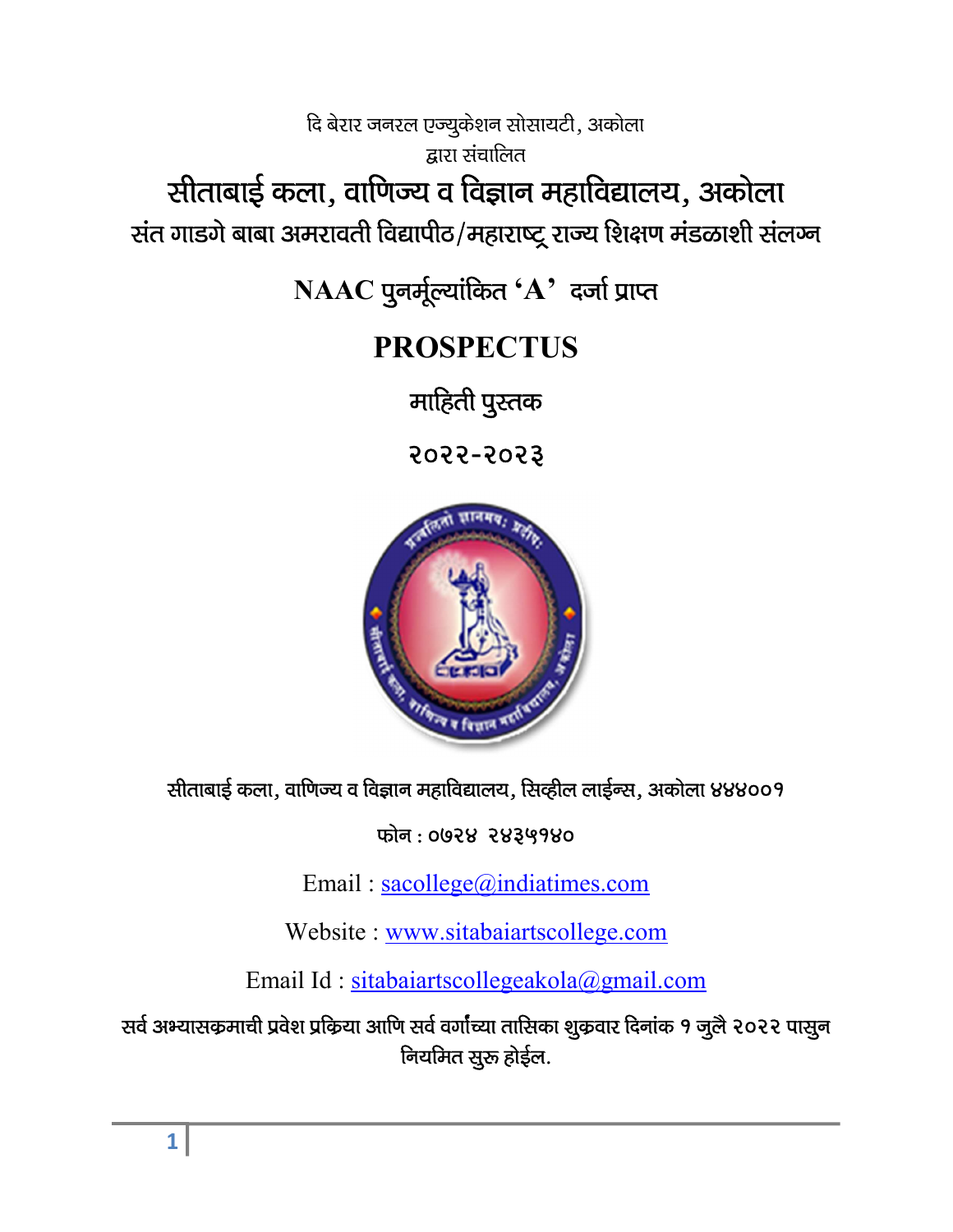



.<br><mark>रव. सीताबाई जैन</mark>

# दानदाता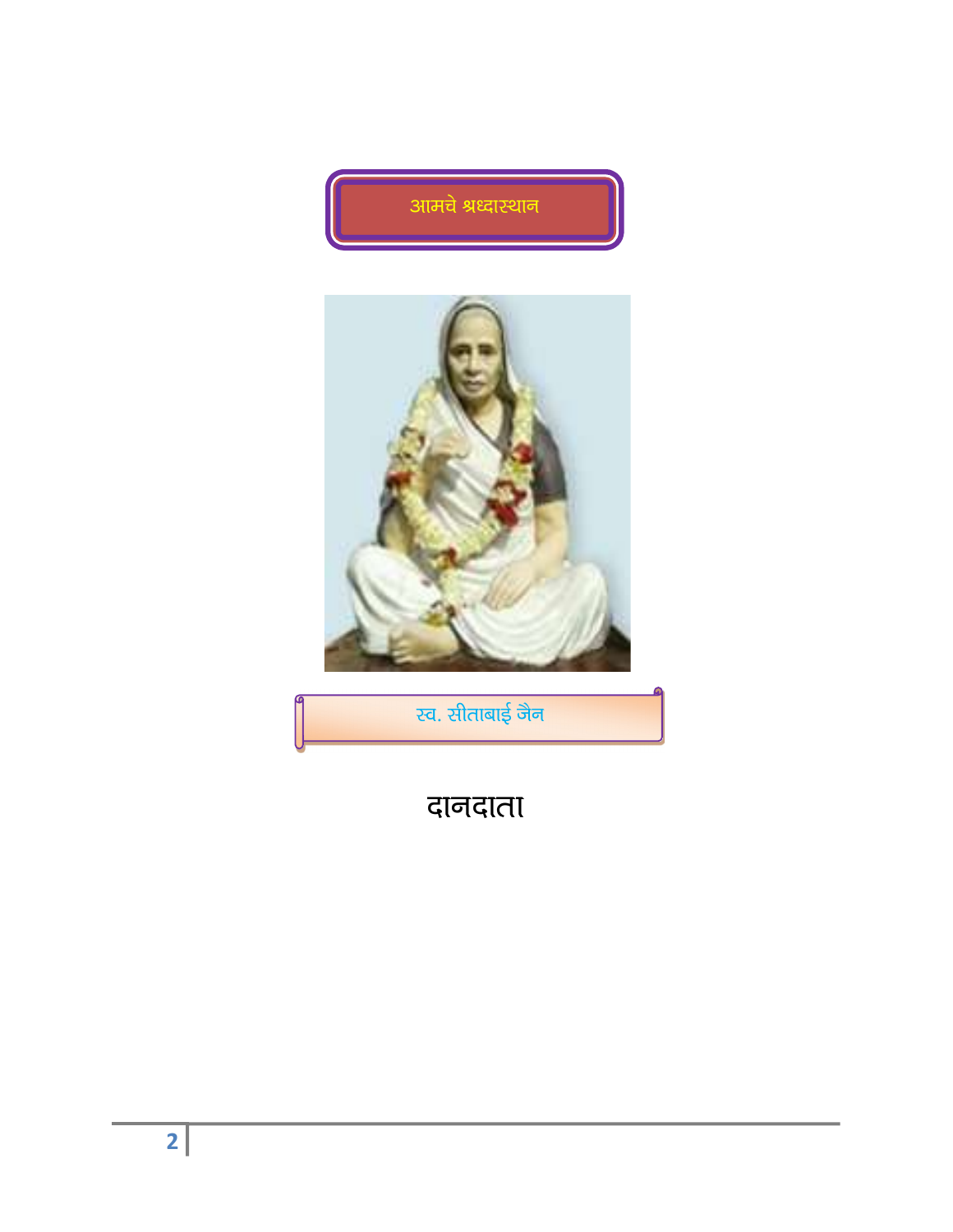# THE BERAR GENERAL EDUCATION SOCIETY'S SITABAI ARTS, COMMERCE & SCIENCE COLLEGE, AKOLA COLLEGE DEVELOPMENT COMMITTEE

| 1. Shri. Roopchand Agrawal     | Chairman                                    |
|--------------------------------|---------------------------------------------|
| 2. Shri. Pavan Maheshwari      | Ex-Officio Member                           |
|                                | (Hon. Secretary, The B.G.E. Society, Akola) |
| 3. Er. Shri. Abhijit Paranjape | Member                                      |
| 4. Ar. Shri. Atul Bang         | Member                                      |
| 5. Shri. Abhay Bijwe           | Member                                      |
| 6. Shri. Dipak Chandak         | Member                                      |
| 7. Prof. V.T. Hajare           | Invitee Member                              |
| 8. Dr. Shyam Lohiya            | Invitee Member                              |
| 9. Shri. Kailas Laddha         | <b>Invitee Member</b>                       |
| 10. Shri. Champalal Jaju       | Invitee Member                              |
| 11. Shri. Govind Kagaliwal     | Invitee Member                              |
| 12. Dr. B. B. Dharne           | <b>Teaching Staff Representative</b>        |
| 13. Dr. B.S. Patnaik           | I.Q.A.C. Co-ordinator                       |
| 14. Dr. B.S. Wazire            | <b>Teaching Staff Representative</b>        |
| 15. Shri. D. S. Bharuka        | Non-Teaching Staff Representative           |
| 16. Dr. R. D. Sikchi           | Principal & Ex-Officio Secretary            |

#### SCHOOL COMMITTEE

| 1. | Shri. Roopchand Agrawal     | Chairman                                    |
|----|-----------------------------|---------------------------------------------|
| 2. | Shri. Pavan Maheshwari      | Ex-Officio Member                           |
|    |                             | (Hon. Secretary, The B.G.E. Society, Akola) |
|    | 3. Shri. Manojsingh Bisen   | Member                                      |
|    | 4. Shri. Govind Goenka      | Member                                      |
|    | 5. Shri. Vinayak Kshirsagar | Invitee Member                              |
|    | 6. Shri. Rajesh Santani     | Invitee Member                              |
|    | 7. Shri. Mayur Doshi        | Invitee Member                              |
| 8. | Shri. Lalit Agrawal         | Invitee Member                              |
|    | 9. Prof. Sunita Daberao     | <b>Teaching Staff Representative</b>        |
|    | 10. Shri. N. B. Ingle       | Non-Teaching Staff Representative           |
|    |                             |                                             |

11. Dr. R. D. Sikchi - Principal & Ex-Officio Secretary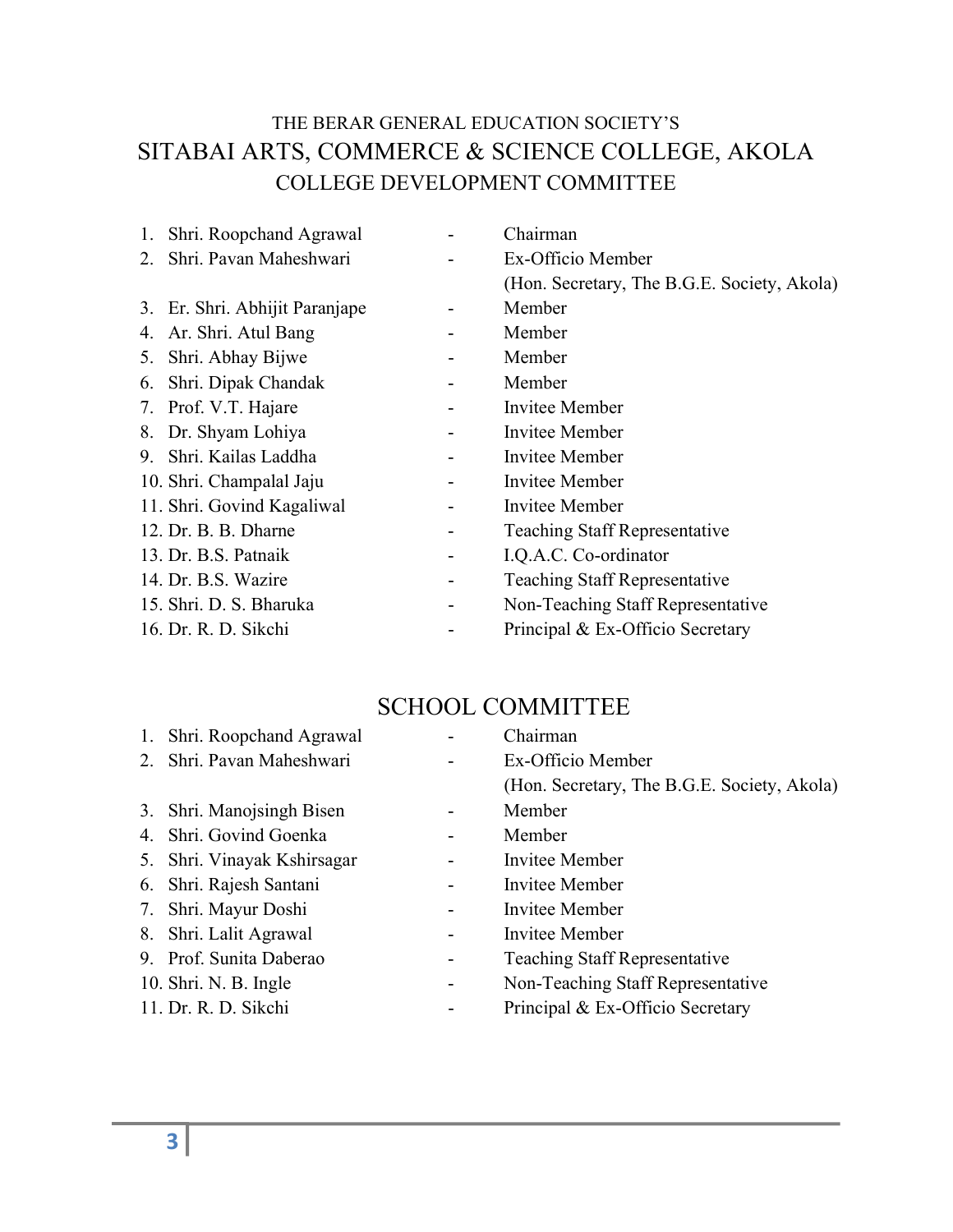# THE BERAR GENERAL EDUCATION SOCIETY, AKOLA EXECUTIVE COMMITTEE

- 1. Adv. Motisingh Mohta **-** President 2. Shri. Vijaykumar Toshniwal - Sr. Vice President 3. Dr. Ravindra Jain - Jr. Vice President 4. Shri. Pavan Maheshwari - Hon. Secretary 5. Er. Abhijeet Paranjape - Jr. Secretary 6. Adv. Pramod Agrawal - Executive Member 7. Ar. Atul Bang The Contract Contract Area Executive Member 8. Shri. Abhay Bijwe - Executive Member 9. Shri. Dipak Chandak - Executive Member 10.Shri. Rameshchandra Chandak - Executive Member 11.Shri. Karan Cheema - Executive Member 12.C.A. Vikram Golechha - Executive Member 13.Adv. Ajaykumar Gupta - Executive Member 14.Dr. Ajay Kant Fxecutive Member 15.Dr. Kiran Laddha - Executive Member 16.Dr. Satish Rathi - Executive Member 17.Shri. Amit Sureka - Executive Member
- -
	-
	-
	-
	-
	-
	-
	-
	-
	-
	-
	-
	-
	-
	-
	-

#### INVITEE MEMBERS

- 1. Dr. R. D. Sikchi, Principal, Sitabai Arts, Com. & Sci. College, Akola.
- 2. Dr. V. R. Kodape, Off. Principal, Shri. K.N.G. Arts & Com. College, Karanja.
- 3. Dr. S. G. Chapke, Principal, Smt. L.R.T. College of Com., Akola.
- 4. Dr. V. D. Nanoty, Principal, R.L.T. College of Sci., Akola.
- 5. Dr. E. V. Egaonkar, Off. Principal, Shri. Nathmal Goenka Law College, Akola.
- 6. Shri. A. S. Kale, H. M., N.M. Chaudhari Vidyalaya, Akola.
- 7. Sau. A. G. Deshpande, H. M., J.C. Digital Eng. School, Akola.
- 8. Dr. Mrs. Jyoti Lahoti, Teaching Staff Representative.
- 9. Shri. Pankaj Agrawal, Non. Teaching Staff Representative.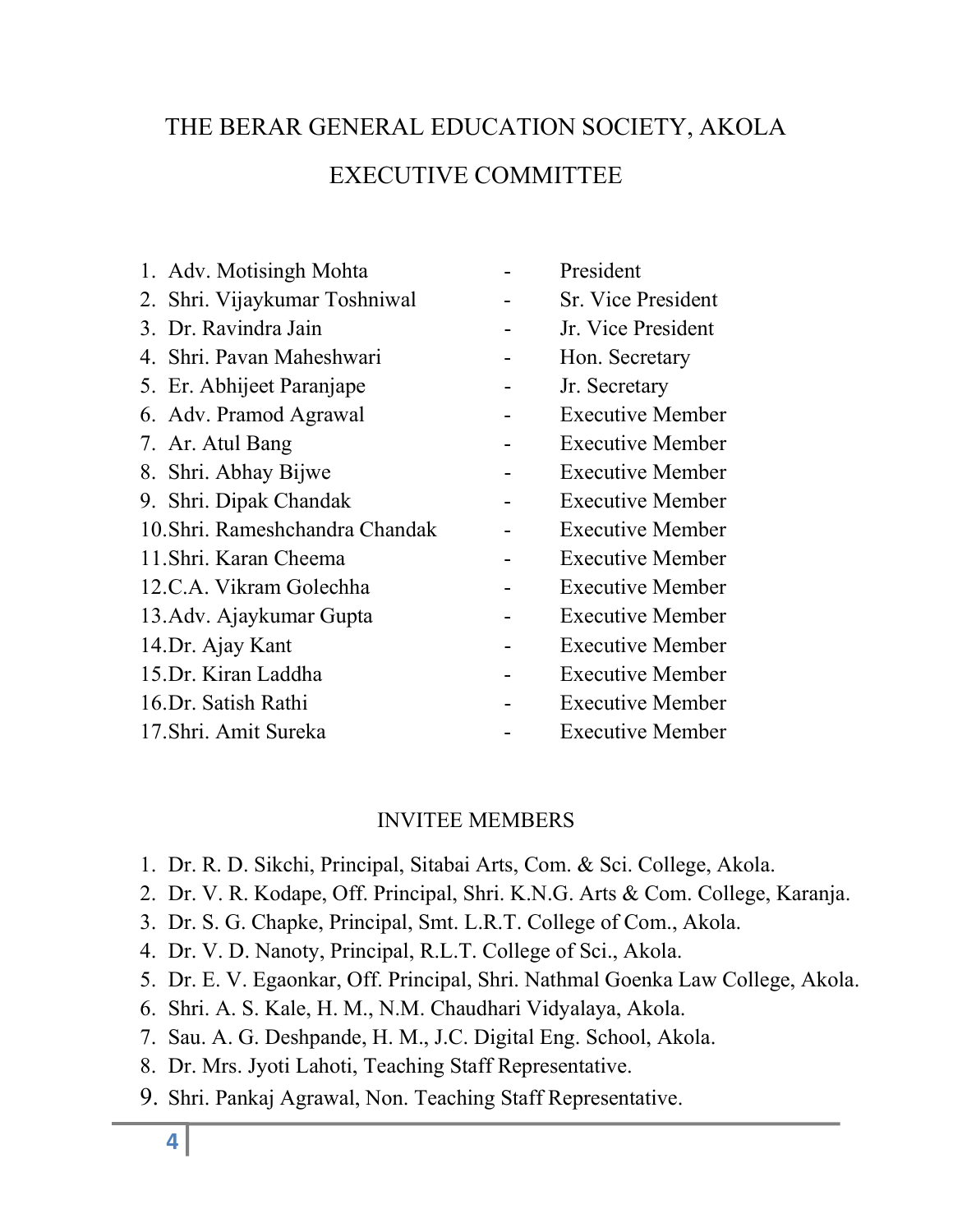## Berar General Education Society's SITABAI ARTS, COMMERCE & SCIENCE COLLEGE, AKOLA (84 Years of Academic Excellence)

#### ABOUT THE COLLEGE

The Berar General Education Society was founded on 14<sup>th</sup> January 1935. Sitabai Arts, Commerce & Science College is the first college, established by the Society in the year 1938. The seed grew fast and the college became a famous institution, that imparted higher education in the region. Keeping in line with the demand of the society, Law (1958), Commerce (1964) & Science (1966) faculties were introduced in the college. The growth of faculties was so fast that a separate Law, Commerce & Science colleges were started with separate entity. It is again a matter of great pride for us that recently (2016) we have again introduced Commerce & Science streams in our college. Since inception, the College has been functioning as one of the most progressive centres of higher education in Vidarbha region. Every year, hundreds of students pursue graduation in Arts, Commerce, Science and post graduation in Arts successfully from here. The College offers an enriching blend of academic and cultural life and encourages students to develop a passion through learning and build confidence in their skills. Importantly, it provides affordable educational opportunities to diverse student population, coming from less affluent backgrounds. In Eight decades of its existence, the College has moulded generations of intellectual, cultural and social giants who have served the nation and humanity variously. And the tradition continues……..

#### OUR MISSION

Sitabai Arts, Commerce & Science College is a student-centred institution. The focus of all our efforts is on the development, promotion, support and empowerment of student's moral, intellectual and professional abilities as well as social and cultural responsibilities. We highly value excellence in every sphere of life and strive to inculcate that value system in our students.

#### OUR VISION

- To create effective learning environment.
- To impart student-focused quality teaching.
- To harness student's innovative, creative and critical faculties.
- To generate in them a strong sense of purposefulness.
- \* To encourage their quest for learning and intellectual achievement.

#### OUR GOALS

- \* To provide quality education to diverse sections of the society without prejudice to caste, creed or gender.
- To introduce new programmes into curriculum which will, enhance student's employability.
- To extend best support and co-operation in the upkeeping of Folk arts and culture.
- To keep up the spirit of Liberty, Equality and Fraternity and consolidate the feeling of national integration.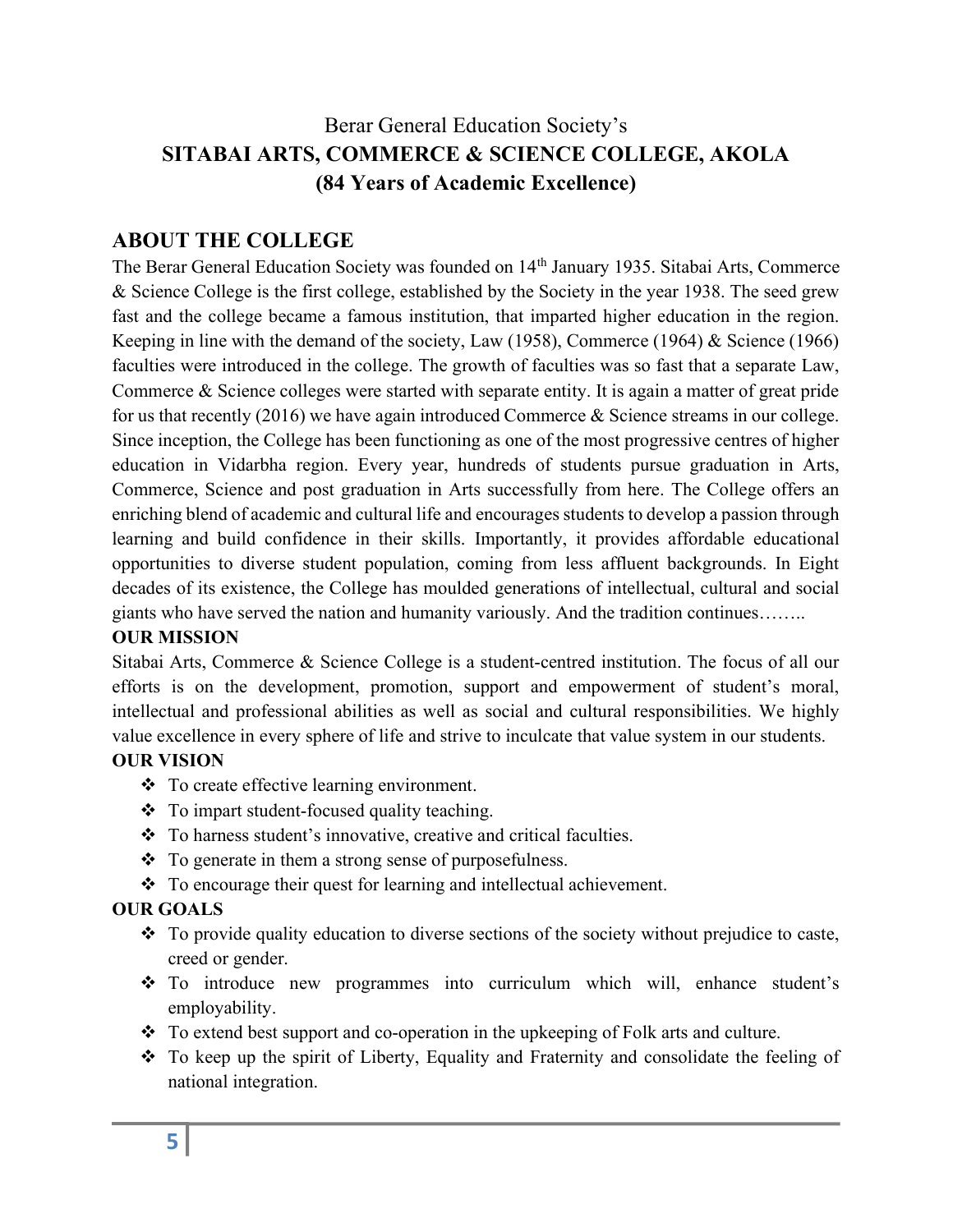# नियम व नियमावली

- ्या माहिती पुस्तकातील सर्व नियम व उपनियमांचे पालन करणे हे सर्व विद्यार्थ्यांसाठी बंधनकारक आहे. प्रत्येकाने सर्वप्रथम सर्व नियम व उपनियम यांचे वाचन करावे आणि त्यानंतरच प्रवेशासाठी अर्ज सादर कराता
- या नियमावलीतील कोणताही नियम, उपनियम बदलणे अथवा नवीन नियम अमलात आणणे हा अधिकार प्राचार्यांनी राखून ठेवलेला आहे.
- महाविद्यालयात उपलब्ध असलेल्या विविध अभ्यासकमांत अथवा विषयांत प्रवेश घेण्यासाठी इच्छूक विद्यार्थ्यांनी आपला प्रवेश अर्ज रीतसर भरणे, अर्जासोबत आवश्यक असणाऱ्या सर्व प्रमाणपत्रांच्या, गूणपत्रिकांच्या सत्यप्रती आणि आवश्यक असेल तेथे मूळ प्रती जोडणे अनिवार्य आहे.
- एकदा निवडलेले विषय किंवा शाखा बदलवून दिल्या जाणार नाही. विषय बदलण्याकरिता आवेदनपत्र सुध्दा स्वीकारल्या जाणार नाही, यासंबंधी कुठल्याही बार्बीचा निर्णय प्राचार्यांनी राखून ठेवलेला आहे.
- प्रत्येक विषयात निर्धारित क्षमतेपेक्षा जास्त विद्यार्थ्यांना प्रवेश मिळणार नाही. विषयाची प्रवेश क्षमता संपल्यानंतर ज्या विषयात जागा शिल्लक आहेत त्याच विषयात विद्यार्थी प्रवेश घेण्यासाठी पात्र ठरेल.
- प्रवेश पात्रता आणि एटीकेटी चे नियम हे विद्यापीठाने ठरवून दिलेले असतात त्यात महाविद्यालयाद्वारे बदल केला जाऊ शकत नाही.
- प्रत्येक विद्यार्थ्याने महाविद्यालयात प्रवेश घेते वेळीच विद्यापीठ नामांकन अर्ज भरणे बंधनकारक आहे. कोणत्याही विद्यार्थ्याची खाजगीरित्या झालेली नोंद ग्राह्य धरता येणार नाही.
- महाविद्यालयात प्रवेश झाल्यानंतर प्रत्येक विद्यार्थ्याने आपला झालेला प्रवेश, हा बोर्डाच्या अथवा विद्यापीठाच्या नियमानूसार वेध आहे किंवा नाही याची खात्री करून घ्यावी. अवैध ठरलेल्या प्रवेशास विद्यार्थी स्वत:च पूर्णपणे जबाबदार राहील.
- महाराष्ट्र राज्य शिक्षण मंडळ सोडून इतर शिक्षण मंडळातून एस.एस.सी. अथवा एच.एस.सी. परीक्षा उत्तीर्ण केलेल्या विद्यार्थ्यांनी संबंधित बोर्डाचे समकक्षता व स्थलांतरण प्रमाणपत्र प्रवेशाच्या वेळी सादर करणे आवश्यक आहे.
- भारत सरकार शिष्यवृत्ती किंवा इतर कोणत्याही शिष्यवृत्ती अथवा सवलतींसाठी पात्र असणाऱ्या विद्यार्थ्यांनी त्या सवलतीसाठी आवश्यक असणाऱ्या दस्तऐवजांची एक प्रत आपल्या प्रवेश अर्जासोबतच सादर करणे आवश्यक आहे.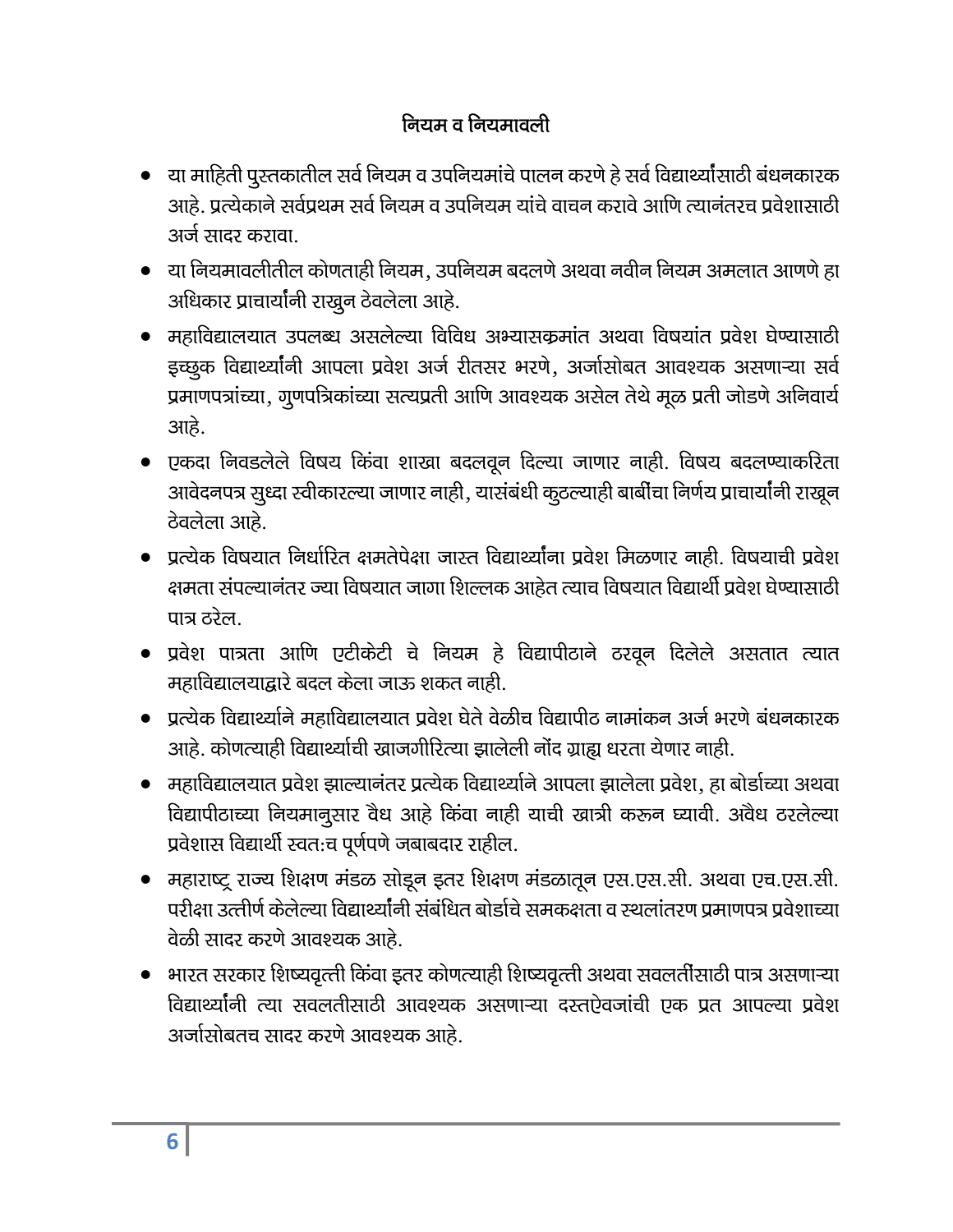- शिष्यवृत्तीसाठी पात्र असणाऱ्या प्रत्येक विद्यार्थ्यास या महाविद्यालयात नि:शूल्क प्रवेश देण्यात येतो परंतु नि:शुल्क प्रवेश घेणाऱ्या विद्यार्थ्याने त्याच्या शिष्यवृत्तीच्या अर्जाबाबत स्वत: दक्ष असणे आवश्यक आहे. शिष्यवृत्तीचा अर्ज अंतिम दिनांकाच्या आत शासनाच्या संबंधित संकेतस्थळावर भरणे अथवा शासनाने निर्देश दिल्याप्रमाणे शिष्यवृत्ती चा अर्ज भरणे, त्या शिष्यवृत्तीअर्जाचा पाठपुरावा करणे, अर्जातील त्रूटी असल्यास त्या त्रूटींची योग्य वेळी पूर्तता करणे इत्यादी बार्बीची जबाबदारी ही संबंधित विद्यार्थ्याचीच आहे. शिष्यवृत्तीचा अर्ज कोणत्याही कारणाने भरल्या गेलेला नसेल किंवा भरलेला अर्ज शासनाने नाकारला असेल किंवा इतर कोणत्याही कारणाने सदर विद्यार्थी शिष्यवृत्तीस पात्र ठरला नसेल तर, त्या विद्यार्थ्याकडून महाविद्यालयाचे संपूर्ण शुल्क वसूल करणे अपरिहार्य राहील.
- शिष्यवृत्तीसाठी पात्र नसणाऱ्या विद्यार्थ्यांना महाविद्यालयीन शूल्काचा भरणा हा प्रवेश घेते वेळेसच करावा लागेल.
- महाविद्यालयात अथवा महाविद्यालयाने नेमून दिलेल्या बॅंकेमध्ये शुल्क भरण्याची वेळ ही सोमवार ते शुक्रवार या दिवशी सकाळी ११ ते दुपारी १ आणि शनिवार सकाळी ११ ते दुपारी १२ अशी राहील.
- कार्यालयातून घ्यावयाचे कोणतेही प्रमाणपत्र (टि.सी., बोनाफाईड) अर्ज दिल्यानंतर तिसऱ्या दिवशी देण्यात येईल, याकरिता ठरवून दिलेले शूल्क आकारण्यात येईल. सदर प्रमाणपत्र डुप्लिकेट प्रतीमध्ये हवे असल्यास प्रतीप्रत १०० रू. इतके शुल्क आकारले जाईल.
- ज्या वर्षीचा दाखला किंवा गूणपत्रिका त्याच वर्षात घेऊन जावा लागेल अन्यथा प्रती वर्ष पन्नास रूपये प्रमाणे दंड आकारण्यात येईल.
- २०२१-२०२२ या सत्रा व्यतिरिक्त इतर सत्राची महाविद्यालयीन प्रमाणपत्रे रूपये पन्नास इतके शुल्क आकारून दिली जातील.
- महाविद्यालयात प्रवेश घेणाऱ्या प्रत्येक विद्यार्थ्याने कार्यालयाकडून आपले ओळखपत्र तयार करून घेणे बंधनकारक आहे. महाविद्यालय परिसरात प्रत्येक विद्यार्थ्याने आपले ओळखपत्र खत:जवळ बाळगणे आवश्यक आहे. प्रत्येक कार्यालयीन अथवा ग्रंथालयीन कामाकरिता, विविध खेळ, स्पर्धा व इतर महाविद्यालयीन उपकर्मांमध्ये सहभागाकरिता ओळख पत्र दाखविणे बंधनकारक राहील.
- विद्यार्थ्याचे ओळखपत्र गहाळ झाल्यास व त्याला दुसरे ओळखपत्र पाहिजे असल्यास ओळखपत्र गहाळ झाल्याबाबत पोलीस स्टेशनला माहिती दिल्याची प्रत, ओळखपत्र गहाळ झाल्याबाबतचा तहसीलदार यांच्या समक्ष केलेला प्रतिज्ञालेख आणि दंड रक्कम रूपये शंभर इत्यादी आवश्यक असेल
- बस पास, रेल्वे सवलत इत्यादी करिता विद्यार्थी ज्या गावातील रहिवासी आहे तेथील सरपंच यांचा दाखला देणे आवश्यक आहे.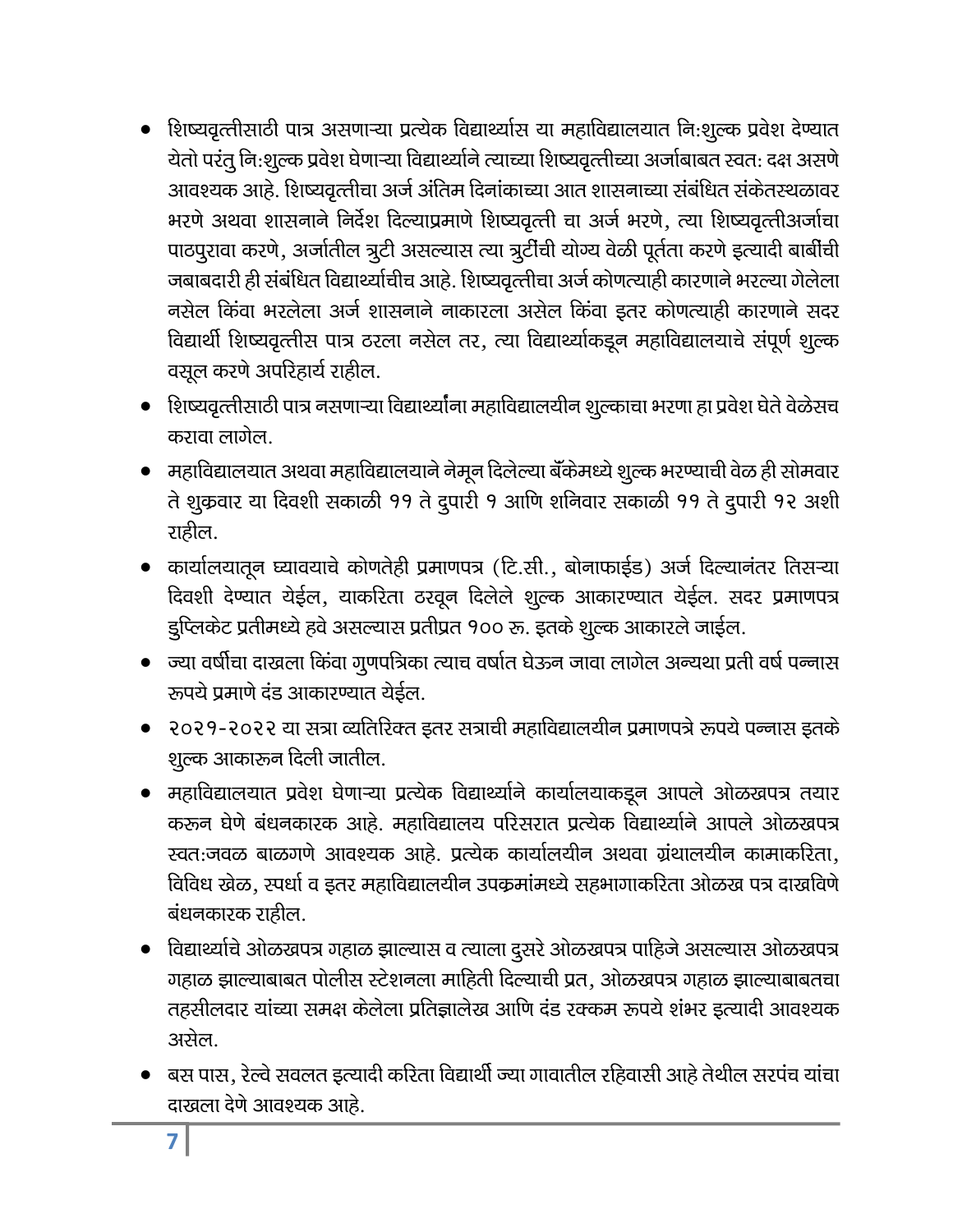- रेल्वे, बस सवलत इत्यार्दीच्या आवेदन पत्रावर आपला मूळ पत्ता सुस्पष्टपणे लिहीणे आणि पत्ता बदलल्यास त्याची सूचना तात्काळ संबंधित विभागाला देणे ही त्या संबंधित विद्यार्थ्यांची जबाबदारी आहे.
- महाविद्यालयात दररोज गणवेश घालून येणे आवश्यक आहे व गणवेशाशिवाय कोणालाही वर्गात बसता येणार नाही अथवा परिसरात थांबता येणार नाही. गणवेशाचा नमूना कार्यालयात उपलब्ध असेल. मूलांसाठी शर्ट-पॅन्ट, मूर्लीसाठी सलवार-कमीज ओढणी किंवा साडी हा गणवेश राहील मूर्लीनी साडीला, ओढणीला व्यवरिथत पिना लावाव्यात.
- विद्यार्थ्याला शारीरिक शिक्षण/नॅशनल कॅडेट कोर (NCC)/राष्ट्रीय सेवा योजना (NSS) या पैकी कुठल्याही एकाच उपक्रमात सहभागी होता येईल.
- महाविद्यालयामार्फत घेण्यात येणाऱ्या घटक चाचणी, प्रथम सत्र, द्वितीय सत्र परिक्षेत हजर राहणे तसेच दिलेले असाइनमेंट, सेमिनार, पावर पॉइंट प्रेझेंटेशन इत्यादी सादर करणे प्रत्येक विद्यार्थ्यास बंधनकारक राहील.
- प्रत्येक विद्यार्थ्यांची उपरिथती ही महाविद्यालयाच्या शैक्षणिक दिवसांच्या ७५ टक्के असणे आवश्यक आहे. अन्यथा सदर विद्यार्थी विद्यापीठ अथवा बोर्डाच्या परीक्षेसाठी आणि कोणत्याही शिष्यवृत्तीसाठी पात्र ठरणार नाही.
- महाविद्यालय सकाळ व द्र्पार अशा दोन पाळींमध्ये, महाविद्यालयीन प्रशासनाच्या सोयीने भरविण्यात येईल. यामध्ये विद्यार्थी अथवा इतरांना हस्तक्षेप करता येणार नाही. महाविद्यालयाचे वेळापत्रक प्रत्येक विद्यार्थ्यास बंधनकारकच आहे.
- महाविद्यालयाविषयी कोणतीही माहिती कोणत्याही विद्यार्थ्यास वर्तमानपत्र अथवा इतर प्रसार माध्यमांकडे पुरवता येणार नाही, असे करणे ही बाब शिस्तभंग समजण्यात येईल.
- महाविद्यालयीन माहिती किंवा उपक्रमा व्यतिरिक्त इतर कोणत्याही प्रकारचे फलक/सूचना फलक महाविद्यालय परिसरात लावणे निषिध्द आहे.
- विद्यार्थ्यांनी त्यांच्या पालकांव्यतिरिक्त इतर कुठल्याही अनधिकृत व्यक्तीस महाविद्यालयाच्या परिसरात आणू नये. बाहेरील मित्र जमविणे, घोळका करणे, भांडण करणे इत्यादी बाबी ह्या फोजदारी कारवाईस पात्र ठरतील.
- महाविद्यालय परिसरात कोणत्याही प्रकारची राजकीय व तत्सम संघटना स्थापन करता येणार नाही. त्या संबंधीची कोणतीही गतिविधी अथवा कार्यक्रम करता येणार नाही. यासंबंधी निर्णयाबाबतचे सर्व अधिकार प्राचार्यांनी राखून ठेवलेले आहे. तसेच कोणत्याही विद्यार्थ्यास प्राचार्यांच्या लेखी परवानगीशिवाय कोणताही कार्यक्रम आयोजित करता येणार नाही.
- महाविद्यालयात कोणत्याही रिथतीत स्नेहसंमेलन घेता येणार नाही. स्नेहसंमेलनाची आवड असणाऱ्यांनी कृपया या बाबीची नोंद घेऊनच आपला प्रवेश निश्चित करावा.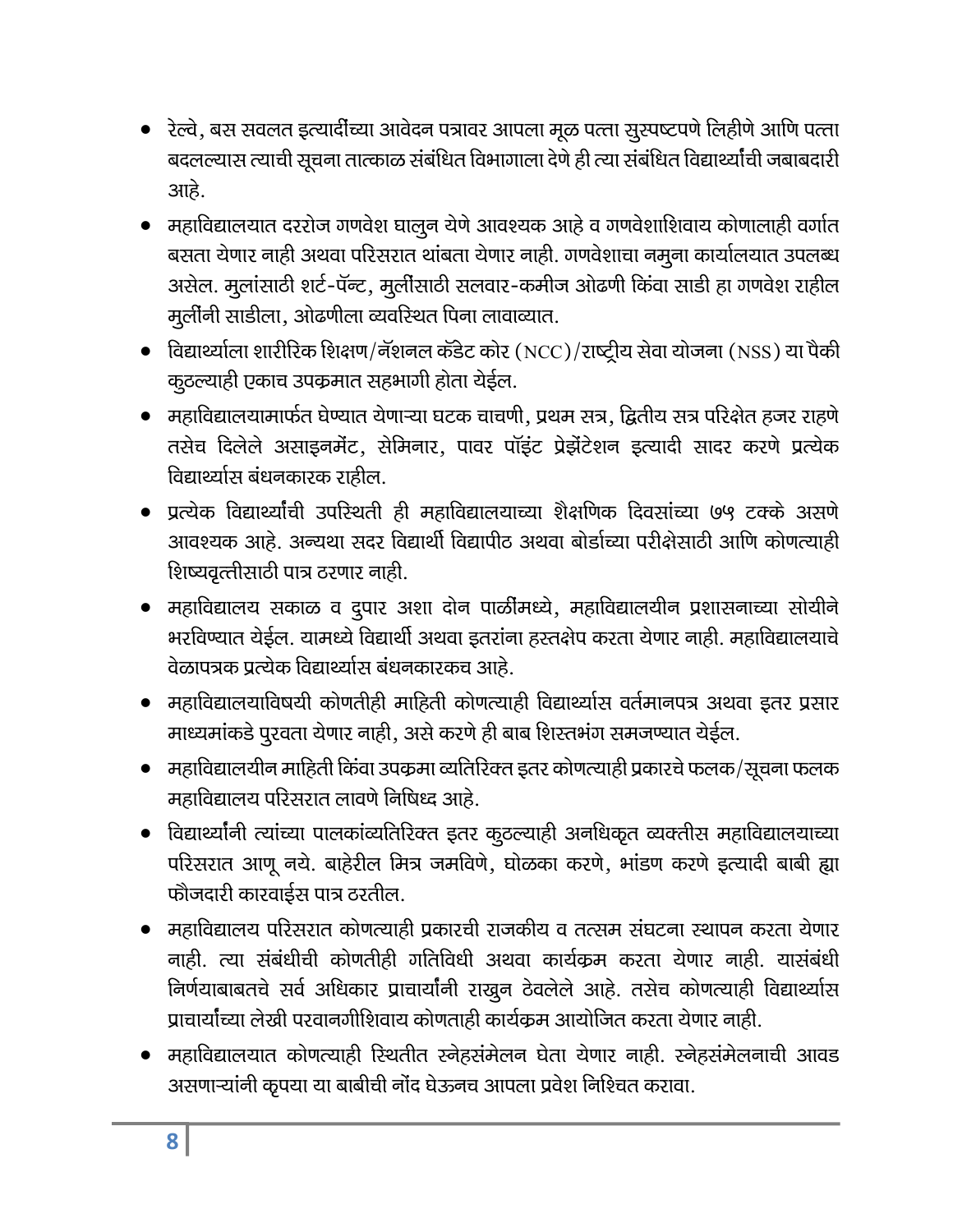- महाविद्यालय परिसरात कूठेही मोबाईलचा वापर करण्यास सक्त मनाई आहे तसेच इतर इलेक्ट्रॉनिक करमणुकीच्या साधनांचा (एफ. एम., रेडिओ, आयपॅड, व्हिडीओ गेम व मोबाईल वरील द्रकश्राव्य करमणूक सुविधा इत्यादी) वापर प्रतिबंधित आहे. याचे उल्लंघन हे शिस्त भंग समजले जाईल व संबंधित विद्यार्थी दंडात्मक कारवाईस पात्र राहिल.
- महाविद्यालयीन फर्निचर (डेस्क बेंच/टेबल-खूर्ची इत्यादी) ला नूकसान पोहचविणे तसेच भिंतींवर अवांछनीय लेखन करणे हे दखलपात्र गुन्हे असून, महाविद्यालयीन परिसरात पान/सूपारी/तंबाख्र/सिगारेट/गूटखा इत्यादी जवळ बाळगणे, सेवन करणे व थूकंणे ह्या बाबी सुध्दा कायदेशीर कारवाईसाठी पात्र ठरतात, त्यामुळे विद्यार्थ्यांचा प्रवेश रद्द होण्याची प्रक्रिया करण्यात रोऊ शकते.
- महाविद्यालयात विद्यार्थ्यांना प्रवेश देणे, शिवाय दिलेला प्रवेश कोणतेही कारण न दाखविता रद्द करणे हा अधिकार महाविद्यालयाच्या प्राचार्यांना असून याबाबतीत विद्यापीठ कायद्यानुसार पाचार्यांचा निर्णय अंतिम असतो.
- ॲंटी रॅगिंग कायद्याप्रमाणे रॅगिंग करणे अथवा रॅगिंग करण्यासाठी सहकार्य करणे हा फौजदारी स्वरूपाचा गुन्हा आहे.

### ग्रंथालय

# अ) ग्रंथालयाची वैशिष्टये:

- संगणकीकृत ग्रंथालय
- ई-लायब्ररी सुविधा
- पीएच.डी. करणाऱ्या विद्यार्थ्यांसाठी (Resource Centre) ची सुविधा.
- $\bullet$  ग्रंथालयाचा पूरेपूर उपयोग करणाऱ्या विद्यार्थ्यास ग्रंथपालाकडून Best User Award दिला जातो.

# ग्रंथालयासाठी नियम

- महाविद्यालयातील सर्व विद्यार्थ्यांकरिता ग्रंथालय खुले राहिल. ग्रंथालय शुल्क रू. ५०/-भरल्यानंतर ग्रंथालय कार्ड प्रत्येक विद्यार्थ्यास देण्यात येईल. सुरूवातीस कार्ड विनामूल्य देण्यात येईल व ते पूर्ण संपल्यानंतर दुसरे कार्ड देण्यात येईल. कार्ड हरवले तर त्याला रू. २०/- भरून दूसरे कार्ड घेता येईल. रविवार व सूटीचे दिवस सोडून ग्रंथालय रोज सकाळी ८ ते ५.३० वाजेपर्यंत उघडे राहील.
- ११ वी, १२ वी च्या विद्यार्थ्यांना एका वेळी एकच पुस्तक त्यांच्या कार्डावर देण्यात येईल. पदवी व पदव्युत्तर वर्गातील विद्यार्थ्यांना एका वेळी दोन पुस्तके देण्यात येतील. (वेगवेगळया दिवशी)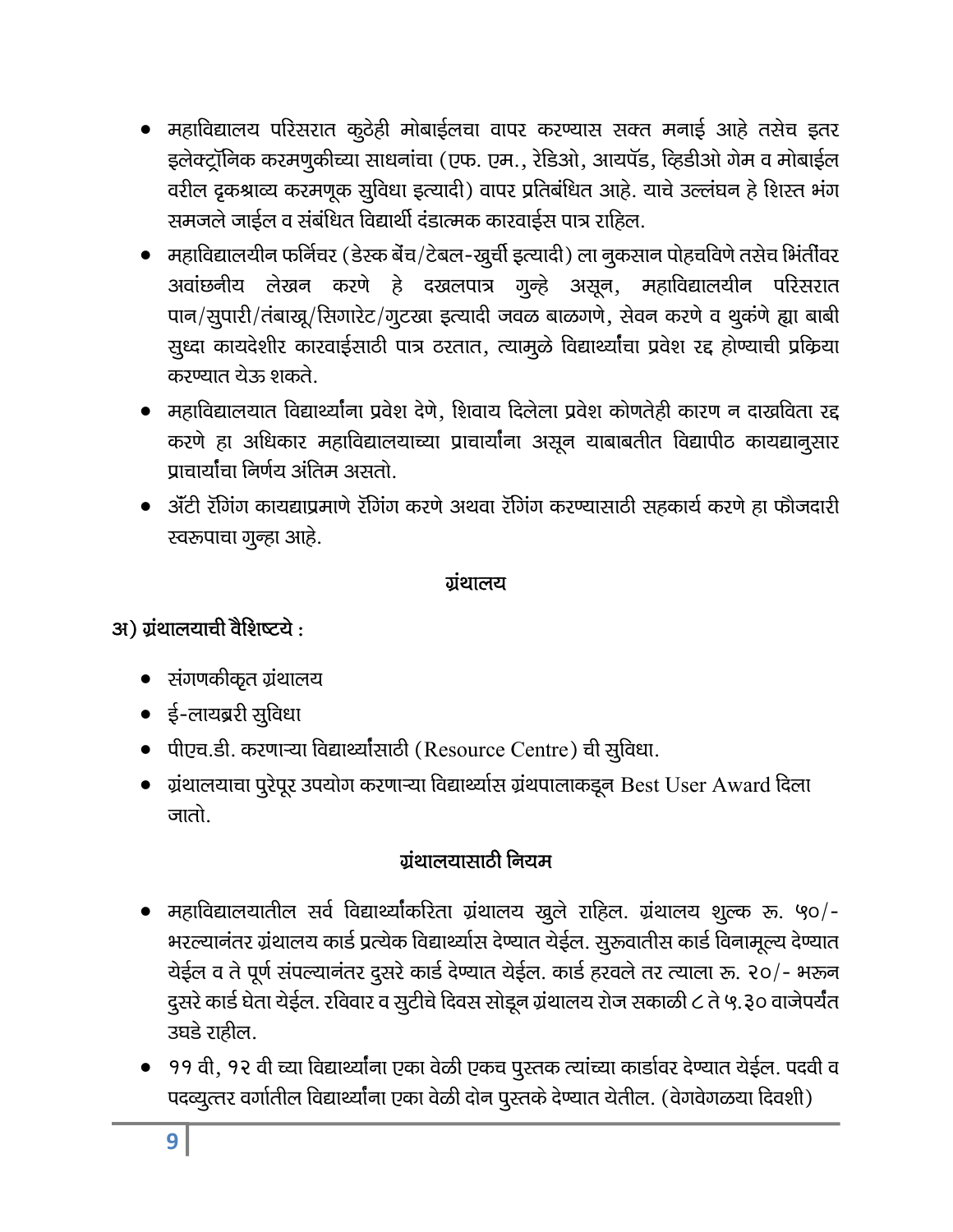- पुस्तकाची मागणी करतांना विद्यार्थ्यांना त्यांचे ओळखपत्र आणि गंथालयाचे कार्ड प्रत्येक वेळी दाखविल्याशिवाय पुस्तके दिली जाणार नाही.
- ग्रंथालयातून कार्डावर घेतलेली पुस्तके सात दिवसाच्या आत परत करावी लागतील. तसे न केल्यास पुस्तके उशिरा दिल्याबद्दल प्रत्येक दिवसाला १ रूपये प्रमाणे दंड भरावा लागेल.
- पुस्तके घेतांना विद्यार्थ्यांने ती नीट रिथतीत आहेत किंवा नाहीत ते तपासून घ्यावे. जर पुस्तके परत करते वेळी सूव्यवरिथत नसतील, काही पाने गहाळ झालेली अथवा अन्य रितीने खराब झालेली आढळली तर विद्यार्थ्यांना त्या पुस्तकाची पूर्ण रक्कम दंडासह भरावी लागेल.
- ग्रंथालयात किंवा त्याच्या आवारात जोरात बोलणे अथवा अन्य प्रकारचा गोंगाट करणे शिस्तभंग समजण्यात येईल. असे करणाऱ्या विद्यार्थ्यांवर कडक कारवाई करण्यात येईल.
- विद्यार्थ्यांनी ग्रंथालयात कोणत्याही पुस्तकावर, मासिकावर, नियतकालिकावर अथवा वर्तमानपत्रावर काहीही लिहू नये तसेच इतर कोणत्याही प्रकारची खराबी करू नये, ती नीट वापरावीत.
- ग्रंथालयातून शब्दकोश, मासिके, एन्सायक्लोपीडिया, विद्यापीठाच्या प्रश्नपत्रिकांचे सेट वगैरे विद्यार्थ्यांना घरी नेण्यास सक्त मनाई आहे.
- ग्रंथालयाच्या नियमांचे वारंवार उल्लंघन करणाऱ्या विद्यार्थ्याचे सभासदत्व रद्द करण्यात येईल.
- परिस्थितीनुसार ग्रंथालयाच्या नियमात बदल करण्याचा अधिकार प्राचार्यांना आहे.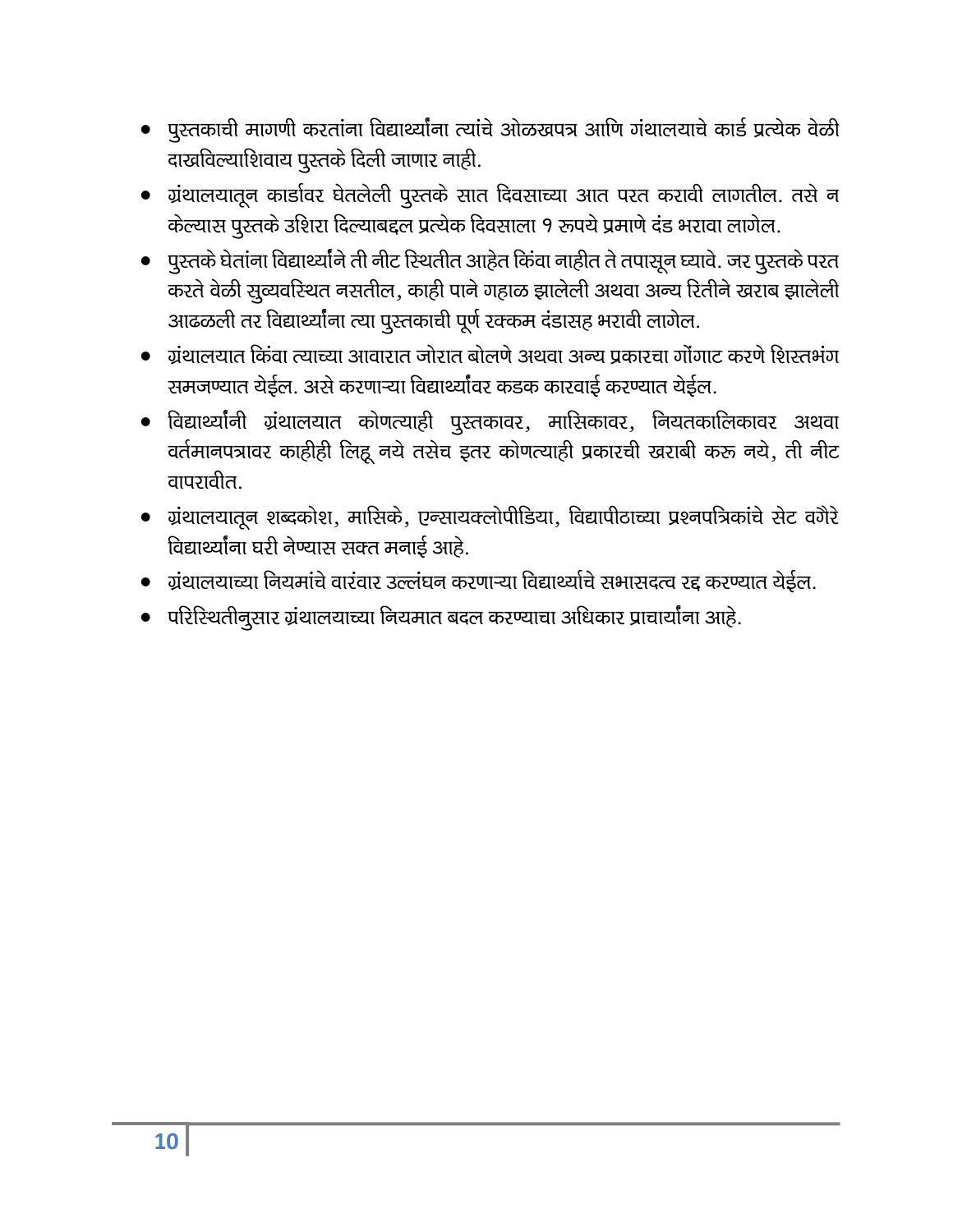# कनिष्ठ महाविद्यालयीन अभ्यासकृम (कला विद्याशाखा)

आवश्यक विषय : १) इंग्रजी, (२) मराठी/हिंदी, (३) पर्यावरण शिक्षण, (४) शारीरिक शिक्षण ऐच्छिक विषय: विद्यार्थ्यांनी खाली दिलेल्या विषयातून चार विषय निवडावयाचे आहेत.

# वर्ग ११ वा कला

- १) समाजशास्त्र
- २) इतिहास
- ३) अर्थशास्त्र
- ४) राज्यशास्त्र
- ५) भारतीय संगीताचा इतिहास व विकास (संगीत लेखी) ६) शास्त्रीय कंठसंगीत (संगीत प्रात्यक्षिक)
- (७) बालविकास (फक्त मुलीसाठी)
- C) अन्नशास्त्र (फक्त मुलीसाठी)
- वर्ग १२ वा कला
- १) समाजशास्त्र
- २) इतिहास
- ३) अर्थशास्त्र
- ४) राज्यशास्त्र
- ५) भारतीय संगीताचा इतिहास
	- व विकास (संगीत लेखी)
- ६) शास्त्रीय कंठसंगीत (संगीत प्रात्यक्षिक)
- (७) बालविकास (फक्त मूर्लीसाठी)
- C) अन्नशास्त्र (फक्त मुलीसाठी)

१२) संगीत

## स्नातक अभ्यासकम कला शाखा बी.ए.

आवश्यक विषय :- १) इंग्रजी, (२) मराठी/हिंदी/संस्कृत/उर्दू, (३) पर्यावरण शिक्षण बी.ए. भाग २ करिता आवश्यक

# ऐच्छिक विषय : विद्यार्थ्यांना खाली दिलेल्या विषयातून तीन विषय निवडावयाचे आहेत.

- ०१) संस्कृत साहित्य ०२) मराठी साहित्य ०३) हिंदी साहित्य
- ०४) इंग्रजी साहित्य ०५) उर्दू साहित्य ०६) पर्शियन साहित्य
- ०८) अर्थशास्त्र ०९) समाजशास्त्र ०७) राज्यशास्त्र
- १०) गृहअर्थशास्त्र ११) इतिहास
- १३) फंक्शनल इंग्लिश १४) योगशास्त्र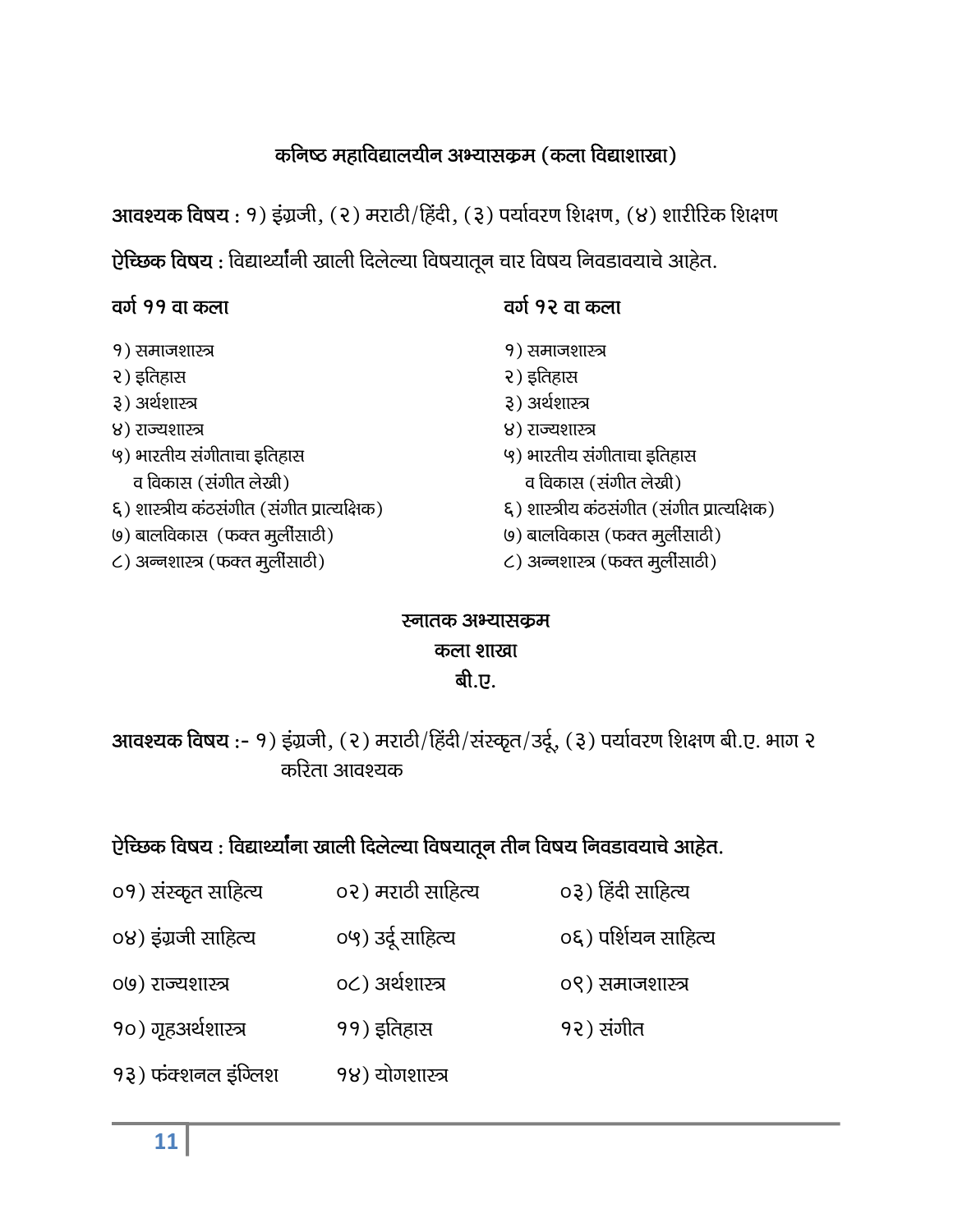# स्नातकोत्तर अभ्यासक्रम

रनातकोत्तर अभ्यासकृमात शिकविले जाणारे विषय इंग्रजी, मराठी, हिंदी, इतिहास, राज्यशास्त्र, अर्थशास्त्र, समाजशास्त्र, संगीत असे आहेत. त्यांचा अभ्यासकम पुढील प्रमाणे आहे.

# एम.ए. (इतिहास)

#### प्रथम सत्र

|  | Paper – I - Historiography $(2001)$                                              |
|--|----------------------------------------------------------------------------------|
|  | Paper – II - Ancient India (From Earliest Time to 606 A.D.) (2002)               |
|  | Paper – III - India under the Sultanate Period (1206 to 1526 A.D.) (2003)        |
|  | Paper – IV - Modern World $(1871 - 1945 \text{ A.D.}) (2004)$                    |
|  | द्वितीय सत्र                                                                     |
|  | Paper $-1$ - Trends and Theories of History (2005)                               |
|  | Paper – II - Ancient India (606 to 1206 A.D.) (2006)                             |
|  | Paper – III - India under the Mughals (1526 to 1707 A.D.) (2007)                 |
|  | Paper – IV - Contemporary World $(1871 - 1945 \text{ A.D.}) (2008)$              |
|  | तृतीय सत्र                                                                       |
|  | Paper – I – History of India (1857 to 1947 A.D.) (3301)                          |
|  | Paper – II - History of Marathas $(1600 \text{ to } 1707 \text{ A.D.})$ $(3302)$ |
|  | Paper – III - Heritage Tourism (3304)                                            |
|  | Paper – IV - History of Social Movement in Maharashtra                           |
|  | $(1848 - 1980 A.D.)$ (3305)                                                      |
|  | चतुर्थ सत्र                                                                      |
|  | Paper $-1$ - Post Independent India (1947 to 2000 A.D.) (3311)                   |
|  | Paper – II - History of Marathas (1707 to 1818 A.D.) (3312)                      |
|  | Paper – III - Heritage Tourism (3314)                                            |
|  | Paper – IV - Social Reformers of Maharashtra (1848 to 1980 A.D.) (3315)          |
|  | एम.ए.(अर्थशास्त्र)                                                               |

# प्रथम सत्र

| $Paper - I$ | Micro Economics $-1(2301)$ |
|-------------|----------------------------|
|-------------|----------------------------|

- Paper II Macro Economics  $I(2302)$
- Paper III Statistics I (2303)
- Paper IV Agriculture Economics (2304)

OR

- Urban Economics (2306)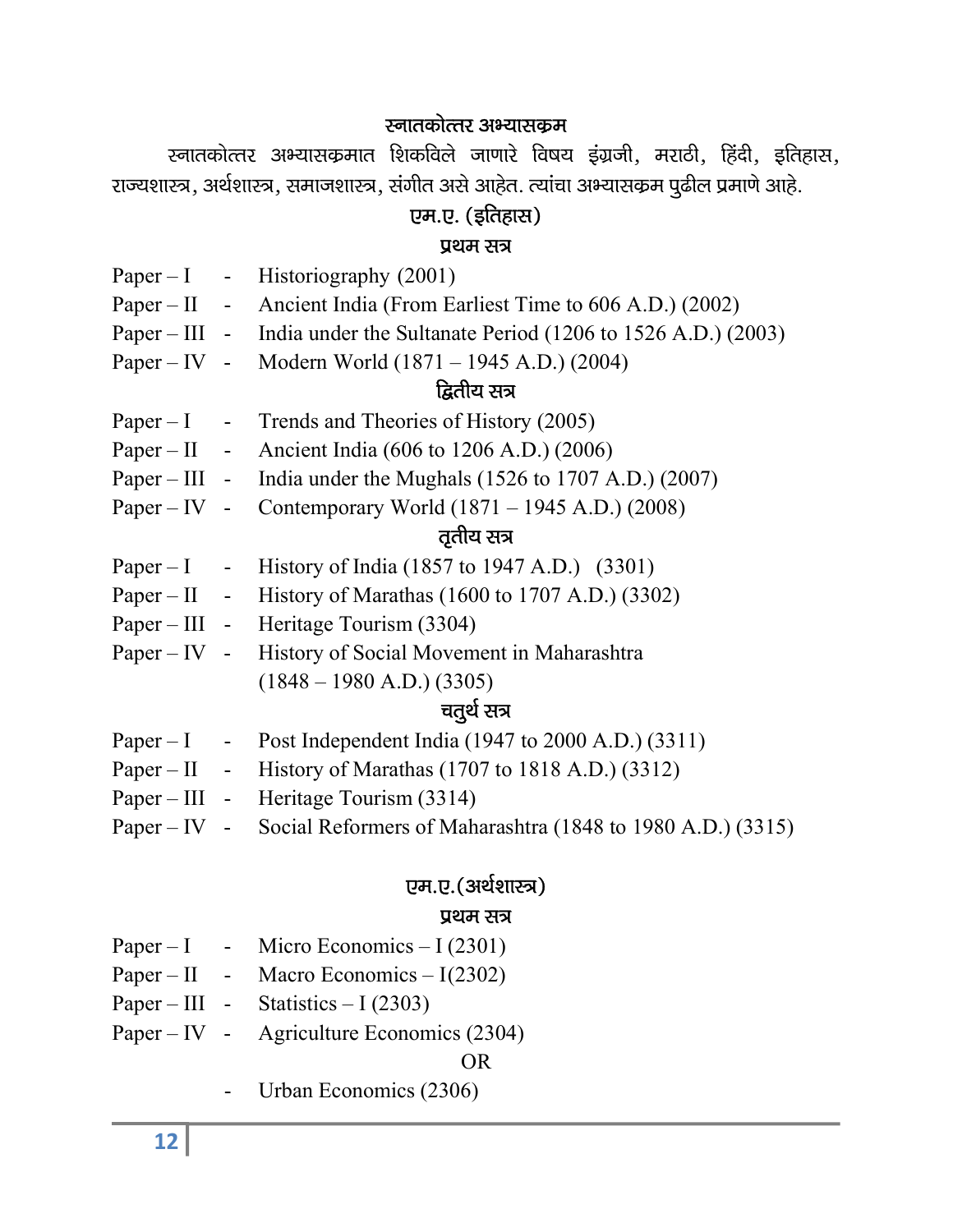# द्वितीय सत्र

|  | Paper – I - Micro Economics - II (2311) (Compulsary)                                              |
|--|---------------------------------------------------------------------------------------------------|
|  | Paper – II - Macro Economics – II (2312) (Compulsary)                                             |
|  | Paper – III - Statistics – II $(2313)$ (Optional)                                                 |
|  | Paper – IV - Industrial Economics (2314) (Optional)                                               |
|  | <b>OR</b>                                                                                         |
|  | Rural Development (2315) (Optional)                                                               |
|  | तृतीय सत्र                                                                                        |
|  | Paper – I – Economical Growth Development & Planning - I (3311)                                   |
|  | Paper – II - International Trade & Finance - I (3112)                                             |
|  | Paper – III - Labour Economics (3115)                                                             |
|  | Paper – IV - Research methodology for Economics $(3116)$                                          |
|  | चतुर्थ सत्र                                                                                       |
|  | Paper – I – Economical Growth Development & Planning - II (3121)                                  |
|  | Paper – II - International Trade & Finance - II (3122)                                            |
|  | Paper – III - Business Cycle (3124)                                                               |
|  | $\mathbf{D}_{\text{max}}$ $\mathbf{W}$ $\mathbf{D}_{\text{max}}$ $\mathbf{L}_{\text{max}}$ (2125) |

Paper – IV - Demography  $(3125)$ 

# एम.ए. (राज्यशास्त्र)

#### प्रथम सत्र

|  | Paper $-1$ - Political Thought in Modern India (2371)              |
|--|--------------------------------------------------------------------|
|  | Paper – II - Indian Government and Politics (2372)                 |
|  | Paper – III - Public Administration (2373)                         |
|  | Paper – IV - Theories of International Relations $(2374)$          |
|  | द्वितीय सत्र                                                       |
|  | Paper $-1$ - Political Thought in Modern India (2381)              |
|  | Paper – II - Indian Government and Politics (2382)                 |
|  | Paper – III - Public Administration $(2383)$                       |
|  | Paper – IV - Theories of International Relations $(2384)$          |
|  | तृतीय सत्र                                                         |
|  | Paper – I - Western Political Thought & Theory (2385)              |
|  | Paper – II - Research Methodology (2386)                           |
|  | Paper – III - Diplomacy & Indian Foreign Policy (2388)             |
|  | Paper – IV - International Lax & International Organization (2390) |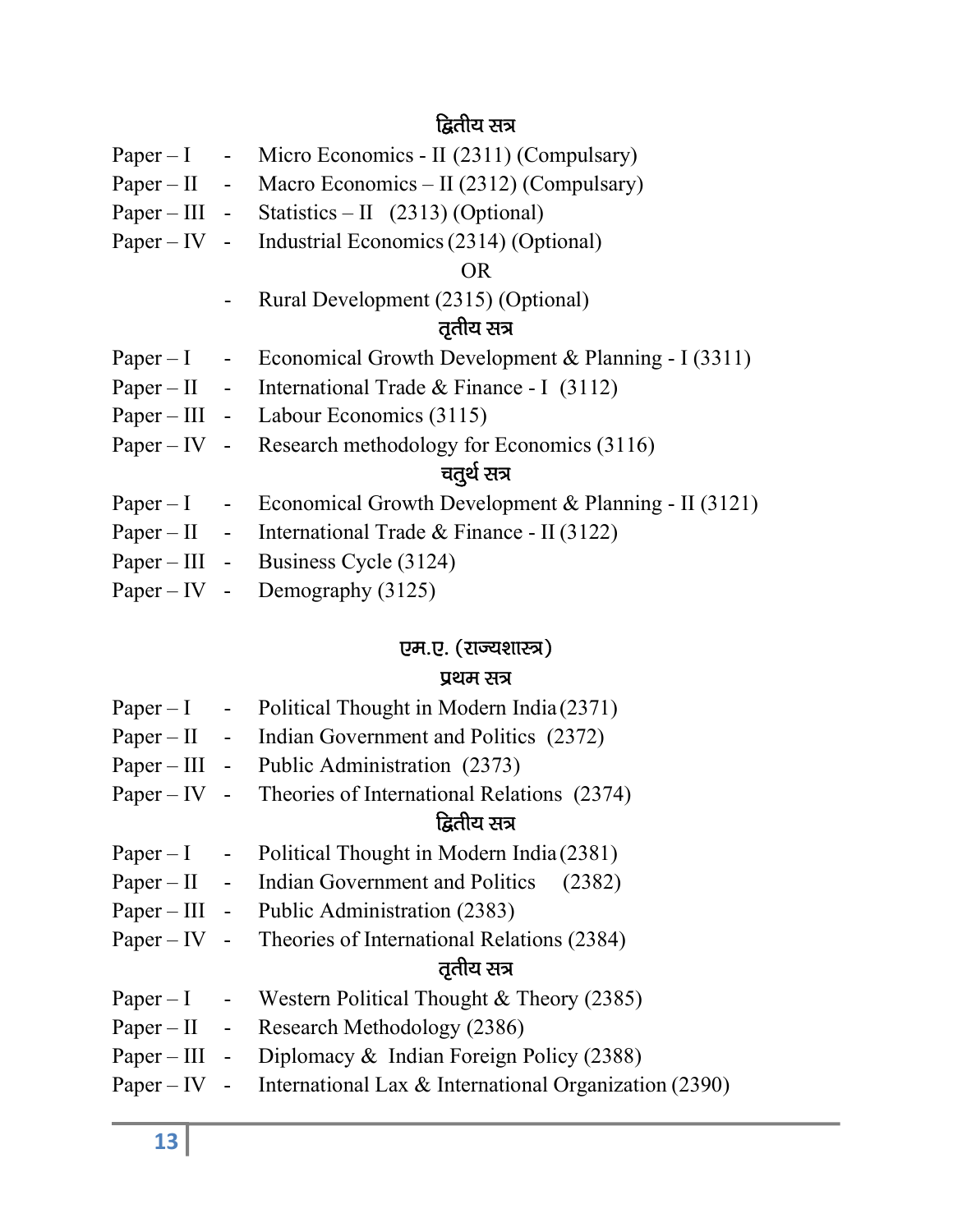# चतुर्थ सत्र $\,$

|  | Paper – I - Western Political Thought & Theory (2391)              |
|--|--------------------------------------------------------------------|
|  | Paper – II - Research Methodology (2392)                           |
|  | Paper – III - Diplomacy & Indian Foreign Policy (2394)             |
|  | Paper – IV - International Lax & International Organization (2396) |

# एम.ए. (समाजशास्त्र)

# प्रथम सत्र

| $Paper - I -$  |                                                            | Classical Sociological Thinkers (2321)                |  |
|----------------|------------------------------------------------------------|-------------------------------------------------------|--|
|                |                                                            | Paper – II - Methodology of Social Research (2322)    |  |
|                |                                                            | Paper – III - Rural Society in India (2324)           |  |
|                |                                                            | Paper – IV - Sociology of Religion $(2325)$           |  |
|                |                                                            | द्वितीय सत्र                                          |  |
| $Paper - I$ -  |                                                            | Classical Sociological Thinkers (2331)                |  |
|                |                                                            | Paper – II - Methodology of Social Research (2332)    |  |
|                |                                                            | Paper – III - Urban Society in India (2334)           |  |
|                | Paper – IV - Cultural Anthropology & Tribal Studies (2335) |                                                       |  |
|                |                                                            | तृतीय सत्र                                            |  |
| $Paper - I -$  |                                                            | Theoratical Perpectives in Sociology (3131)           |  |
|                |                                                            | Paper – II - Sociology of Change & Development (3132) |  |
|                |                                                            | Paper – III - Industry and Society in India (3133)    |  |
|                |                                                            | Paper – IV - Crime and Society in India $(3135)$      |  |
|                |                                                            | चतुर्थ सत्र                                           |  |
| $Paper - I$    | $\sim 100$                                                 | Theoratical Perpectives in Sociology (3141)           |  |
| $Paper - II -$ |                                                            | Sociology of Economics Development (3142)             |  |
|                |                                                            | Paper – III - Social Psychology (3144)                |  |
|                |                                                            | Paper – IV - Crime and Society in India $(3145)$      |  |

# एम.ए. (इंग्रजी)

# Semester I

|  | Paper $-1$ - English Poetry From Chaucer to Alexander Pope (2201) |
|--|-------------------------------------------------------------------|
|  | Paper – II - English Drama to Shakespeare $(2202)$                |
|  | Paper – III - History of English Literature $(2203)$              |
|  | Paper – IV - Liguistics and Phonetics $(2206)$                    |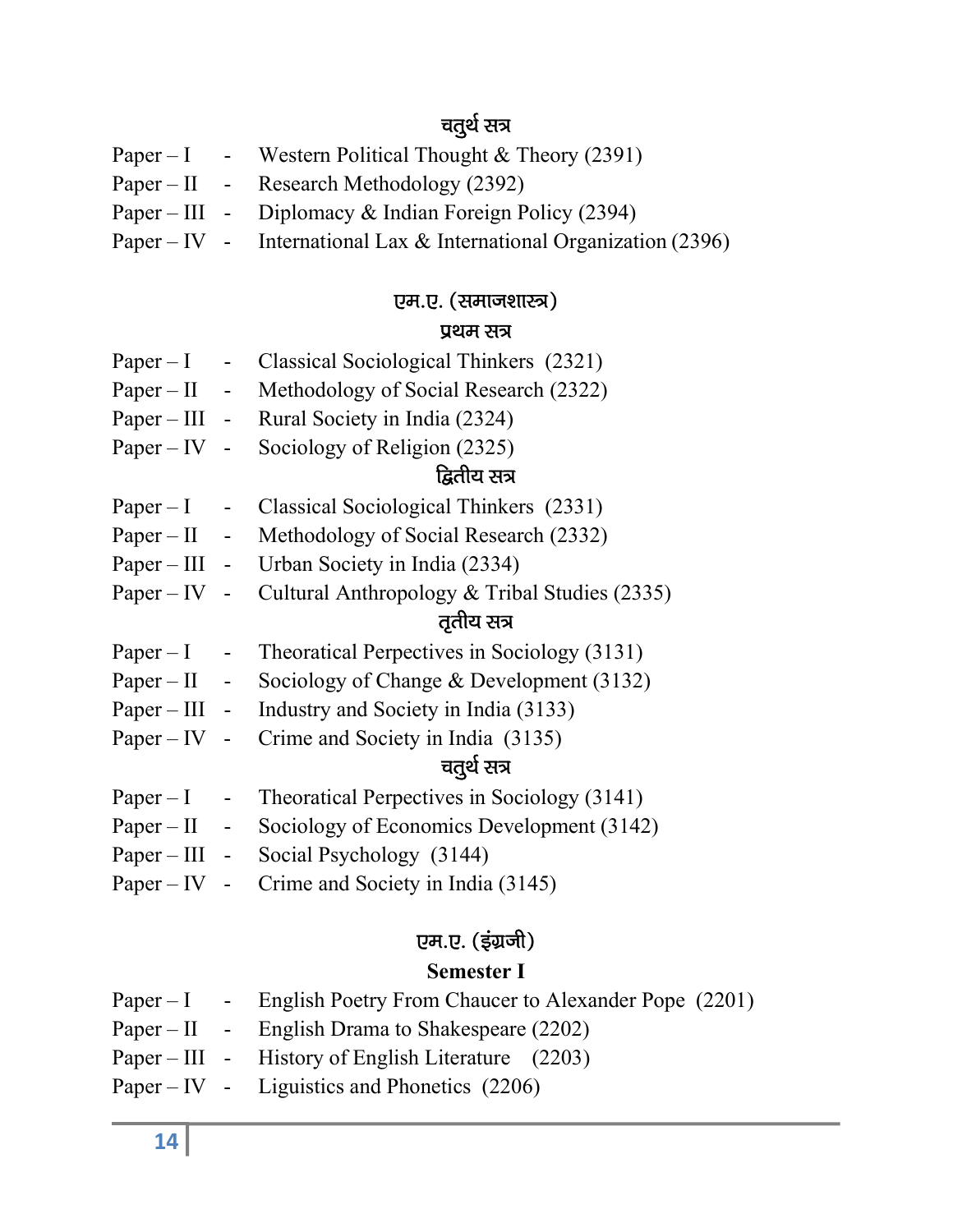### Semester II

| Paper – I - English Poetry From Wordsworth To Modern Age (2211) |
|-----------------------------------------------------------------|
| Paper – II - English Drama After Shakespeare (2212)             |
| Paper – III - History of English Literature (2213)              |
| Paper – IV - Liguistics and Phonetics $(2216)$                  |
| <b>Semester III</b>                                             |
| Paper $-1$ - Indian writing in English (2221)                   |
| Paper – II - Critical Theories $(2222)$                         |
| Paper – III - American Literature - I (2223)                    |
| Paper – IV - Shakespearean Studies (2228)                       |
| <b>Semester IV</b>                                              |
| Paper $-1$ - Indian writing in English (2231)                   |
| Paper – II - Critical Theories $(2232)$                         |
| Paper – III - American Literature – II (2233)                   |
| Paper – IV - English Language Teaching $(2236)$                 |
|                                                                 |

# एम.ए. (हिंदी)

# प्रथम $ext{H}$

|                | प्राचीन एवम् मध्यकालीन काव्य (2031)  |
|----------------|--------------------------------------|
|                | हिंदी साहित्य का इतिहास (2032)       |
|                | काव्यशास्त्र एवम् साहित्यलोचन (2033) |
|                | विशेष अध्ययन (अ) प्रेमचंद (2034)     |
|                | द्वितीय सत्र                         |
|                | प्राचीन एवम् मध्यकालीन काव्य (2041)  |
|                | हिंदी साहित्य का इतिहास (2042)       |
| $\overline{a}$ | काव्यशास्त्र एवम् साहित्यलोचन (2043) |
| $\mathbf{r}$   | विशेष अध्ययन (अ) प्रेमचंद (2044)     |
|                | तृतीय सत्र                           |
|                | आधुनिक काव्य $(3201)$                |
|                | आधुनिक गद्य साहित्य (3202)           |
| $\frac{1}{2}$  | भाषाविज्ञान एवम् हिंदी भाषा (3203)   |
|                | निबंध / परियोजना (3204)              |
|                |                                      |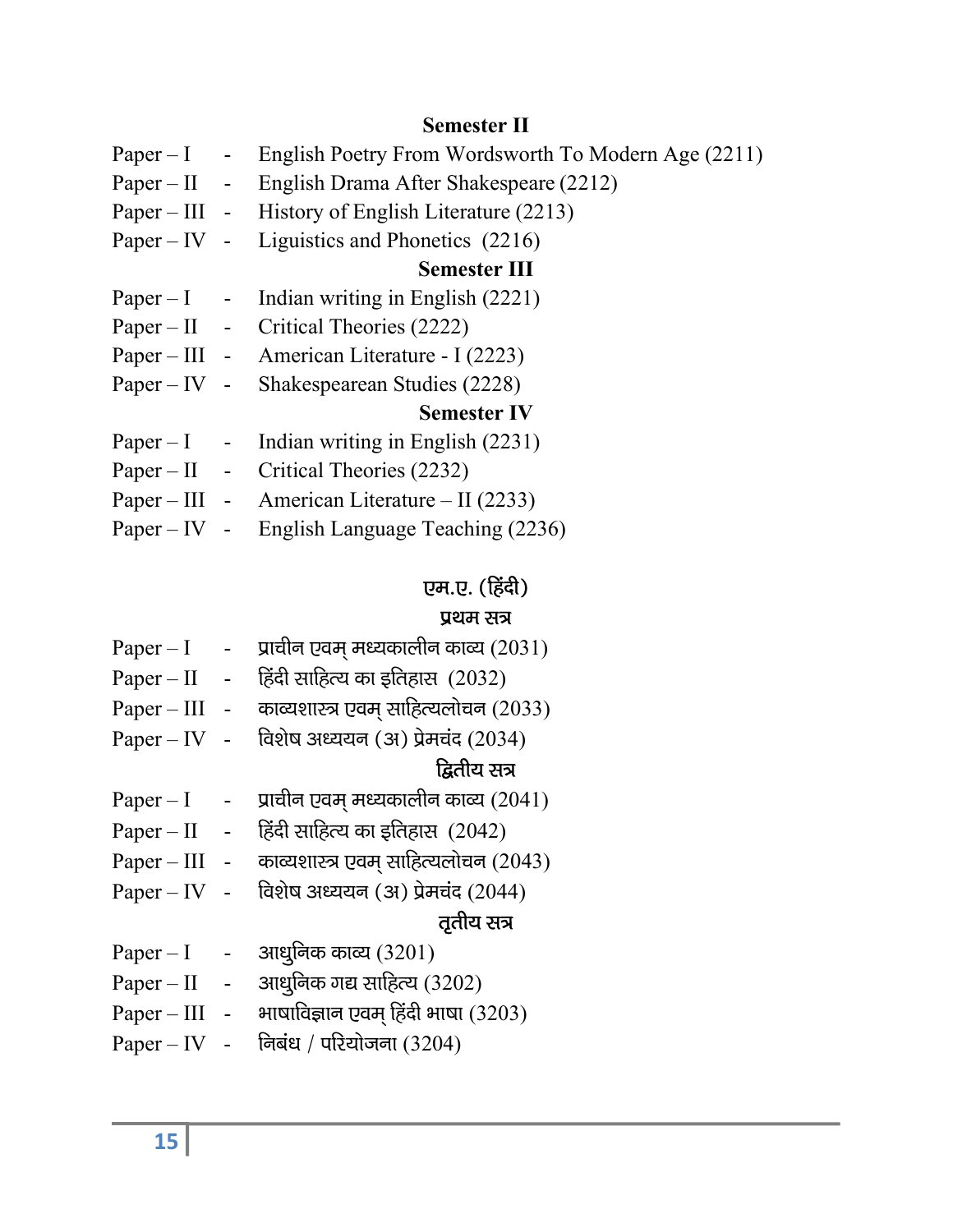#### चतुर्थ सत्र

- Paper I आधुनिक काव्य  $(3205)$
- Paper II आधुनिक गद्य साहित्य  $(3206)$
- Paper III भाषाविज्ञान एवम् हिंदी भाषा  $(3207)$
- $Paper IV -$  निबंध / परियोजना (3208)

#### एम.ए.(मराठी)

#### प्रथम सत्र

- पत्रिका १ मराठी वाङमयाची सांस्कृतिक पार्श्वभूमी (आरंभ ते १८१८) (२५०१)
- पत्रिका २ साहित्यविचार (२५०२)
- पत्रिका ३ संत साहित्य (२५०४)
- पत्रिका ४ विशेष वाङ्मयप्रकार कविता (२५०६)

#### <u>ਫ਼ਿ</u>ਰੀਧ ਲਕ

- पत्रिका १ मराठी वाङ्मयाची सांस्कृतिक पार्श्वभूमी (१८१८ ते १९६०) (२५११)
- पत्रिका २ समीक्षाविचार (२५१२)
- पत्रिका ३ लोकसाहित्य (२५१५)
- पत्रिका ४ विशेष वाङ्मयप्रकार चरित्र-आत्मचरित्र-आत्मकथन (२५१८)

#### तृतीय सत्र

- पत्रिका १ उपयोजित मराठी (२५२१)
- पत्रिका २ भाषाविज्ञान (२५२२)
- पत्रिका ३ विशेष ग्रंथकार-विभावरी शिरूरकर (२५२४)
- पत्रिका ४ दलित साहित्य  $(2920)$

#### चतुर्थ सत्र

- पत्रिका १ उपयोजित मराठी (२५३१)
- पत्रिका २ भाषाविज्ञान (२५३२)
- पत्रिका ३ मराठी वैचारिक साहित्य (२५३४)
- पत्रिका ४ आदिवासी साहित्य $(2939)$

#### एम.ए. (संगीत)

#### प्रथम सत्र

- Paper I संगीताचे कियात्मक शास्त्र व सांगीतिक रचना (प्रात्यक्षिक) (2361)
- Paper II मंच प्रदर्शन (प्रात्यक्षिक) (2362)
- Paper III शास्त्रीय संगीताचे कियात्मक सिध्दांत (2363)
- $Paper IV$  प्राचीन भारतीय संगीताचा इतिहास व शास्त्र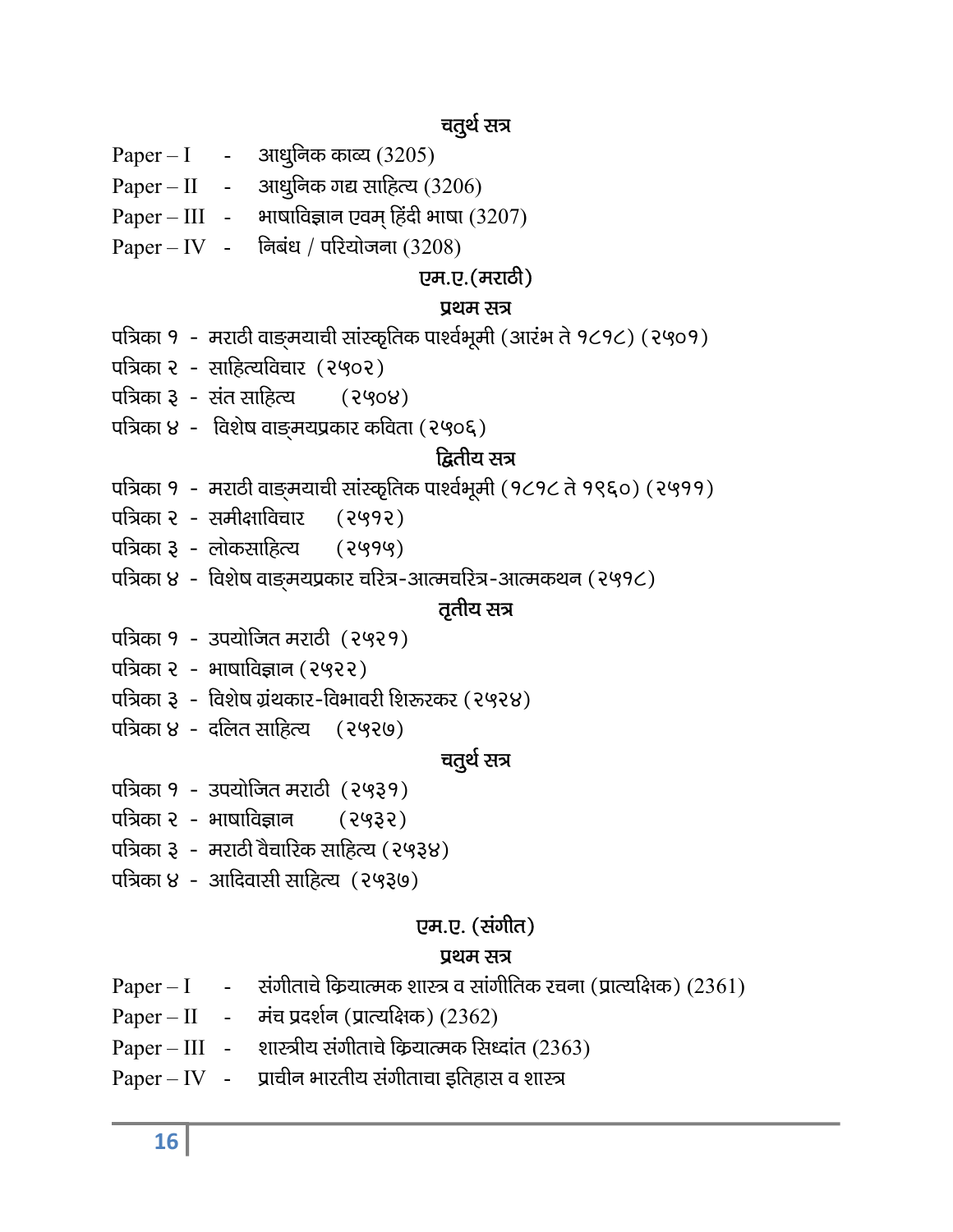$($ वेदिक काळापासून ११ व्या शतकापर्यंत)  $(2364)$ 

# દ્વિતીય સત્ર

- Paper I संगीताचे कियात्मक शास्त्र व सांगीतिक रचना (प्रात्यक्षिक) (2365)
- $Paper II  $\vec{\theta}$ मंच प्रदर्शन (प्रात्यक्षिक) (2366)$
- Paper III शास्त्रीय संगीताचे कियात्मक सिध्दांत (2367)
- $Paper IV % H \rightarrow$   $C$  +  $C$  +  $C$  +  $C$  +  $D$  +  $D$  +  $D$  +  $D$  +  $D$  +  $D$  +  $D$  +  $D$  +  $D$  +  $D$  +  $D$  +  $D$  +  $D$  +  $D$  +  $D$  +  $D$  +  $D$  +  $D$  +  $D$  +  $D$  +  $D$  +  $D$  +  $D$  +  $D$  +  $D$  +  $D$  +  $D$  +  $D$  +  $D$  +  $D$ 
	- (१२ ते १७ व्या शतकापर्यंत) (2368)

## $\sigma$ तीय सत्र

- $Paper I$  संगीताचे कियात्मक शास्त्र व सांगीतिक रचना (प्रात्यक्षिक) (3101)
- $Paper II \vec{a} \vec{a} \vec{a} \vec{b} \vec{c}$  (प्रात्यक्षिक) (3102)
- Paper III शास्त्रीय संगीताचे कियात्मक सिध्दांत (3103)
- Paper IV अाधुनिक भारतीय संगीताचा इतिहास व शास्त्र  $(9$ ८ व्या शतकापासुन वर्तमान काळापर्यंत)  $(3104)$

# चतुर्थ सत्र

- $Paper I xibll \bar{x}$  and  $% P$  =  $I R$  and  $I R$  and  $I R$  and  $I R$  and  $I R$
- Paper II मंच प्रदर्शन (प्रात्यक्षिक)  $(3106)$
- Paper III शास्त्रीय संगीताचे कियात्मक सिध्दांत (3107)
- Paper IV सौंदर्य शास्त्र आणि संशोधन पध्दती (3108)

#### P.G. Diploma in Sound Recording

| पात्रता           | कुठल्याही शाखेचा पदवीधर |        |
|-------------------|-------------------------|--------|
| कोर्स कालावधी     | २ वर्षे (चार सेमिस्टर)  |        |
| माध्यम            | इंग्रजी                 |        |
| विद्यार्थी संख्या | ३० विद्यार्थी प्रतिबॅच  |        |
| Subject           | Practical               | Theory |
| 1) Electronics    | 50                      | 50     |
| 2) Computer       | 50                      | 50     |
| 3) Music          | 30 Internal mark        | 70     |

### व्यावहारिक मराठी (Functional Marathi)

(यूजीसी व संत गाडगे बाबा अमरावती विद्यापीठ, अमरावती द्वारा प्रमाणित व्यवसायाभिमूख अभ्यासकृम)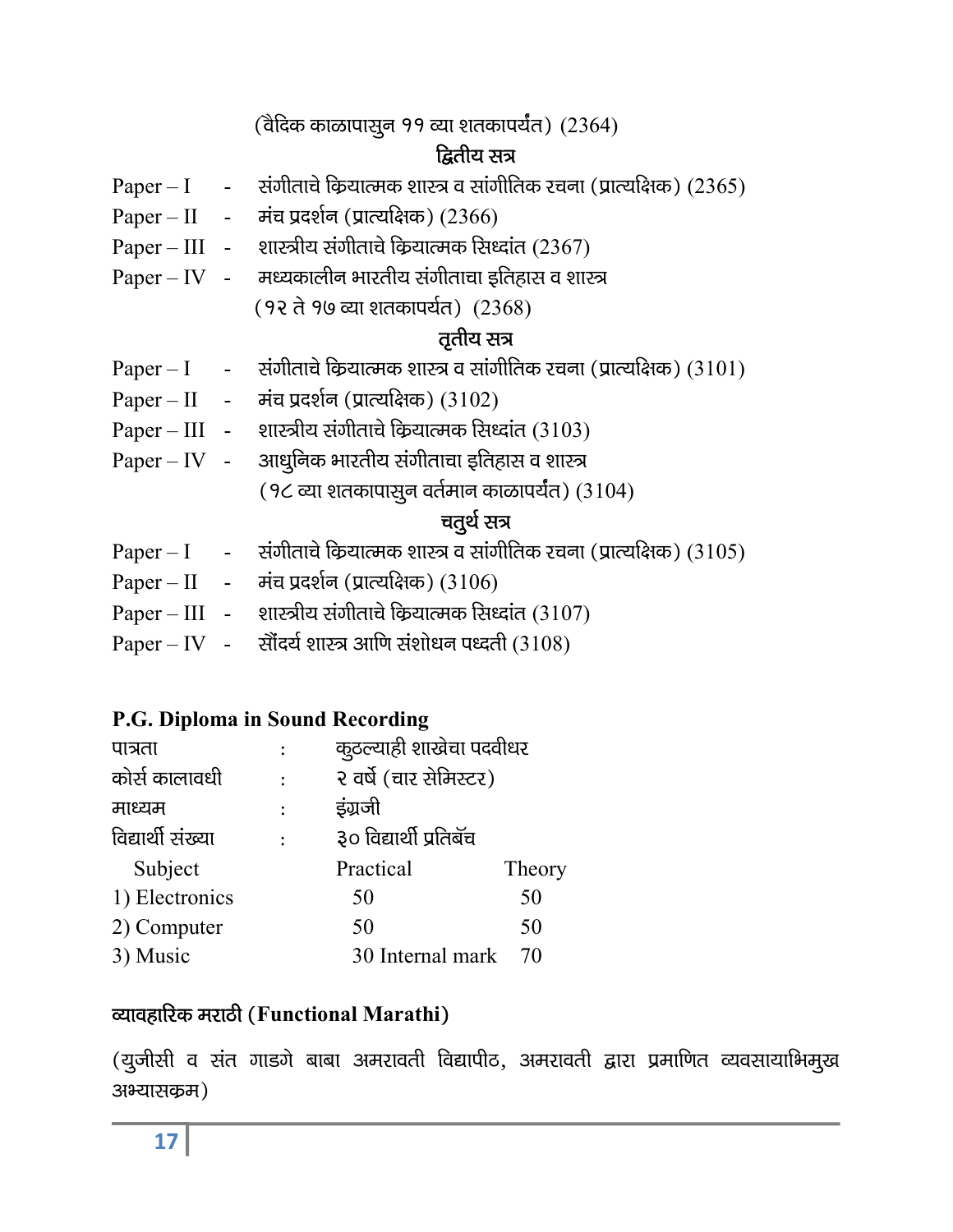| (Career Oriented Course) |                 |                                       |  |  |
|--------------------------|-----------------|---------------------------------------|--|--|
| प्रमाणपत्र अभ्यासकम      | $\sim 10^{-10}$ | (सर्टिफीकेट कोर्स) Certificate Course |  |  |
| पदविका                   |                 | (डिप्लोमा)Diploma                     |  |  |
| प्रगत पदविका             |                 | (ॲडव्हान्स डिप्लोमा) Advance Diploma  |  |  |

वैशिष्टये : वर्तमानपत्रे, मासिके, रेडिओ, दूरदर्शन यांसारखी प्रसारमाध्यमे, प्रशासकीय क्षेत्रे, ग्रंथालय, भाषिक प्रयोगशाळा (Language Lab), हस्ताक्षर सूधारणे, ग्रंथ प्रसार, विविध कार्यक्रमांचे आयोजन, सूत्रसंचालन अशा बहूविध क्षेत्रात नोकरी, व्यवसायाची संधी.

 $\vec{x}$ वेश पात्रता : बी.ए. भाग १ मध्ये प्रवेश घेतलेल्या (कोणत्याही महाविद्यालयातील) विद्यार्थ्याला प्रमाणपत्र अभ्यासकमाला (Certificate Course) प्रवेश घेता येईल. प्रवेश संख्या अमर्यादित.

#### Library Automation and Networking

(IT based Career Oriented Course)

UGC has sanctioned career oriented course named Library Automation and Networking to the Dept. of Library. This is an unique course affiliated to Sant Gadge Baba Amravati University, Amravati.

### Certificate Course

#### Eligibility Criteria

- 1. Students of B.A. I are eligible for the admission in Certificate Course.
- 2. In case of availability of the seats students B.A.I/B.Com. I/B.Sc. I of other colleges may be admitted to the course.

#### Diploma in Library Automation and Networking

Eligibility Criteria – Certificate in Library Automation and Networking

#### Advance Diploma in Library Automation and Networking

Eligibility Critirea – Diploma in Library Automation and Networking.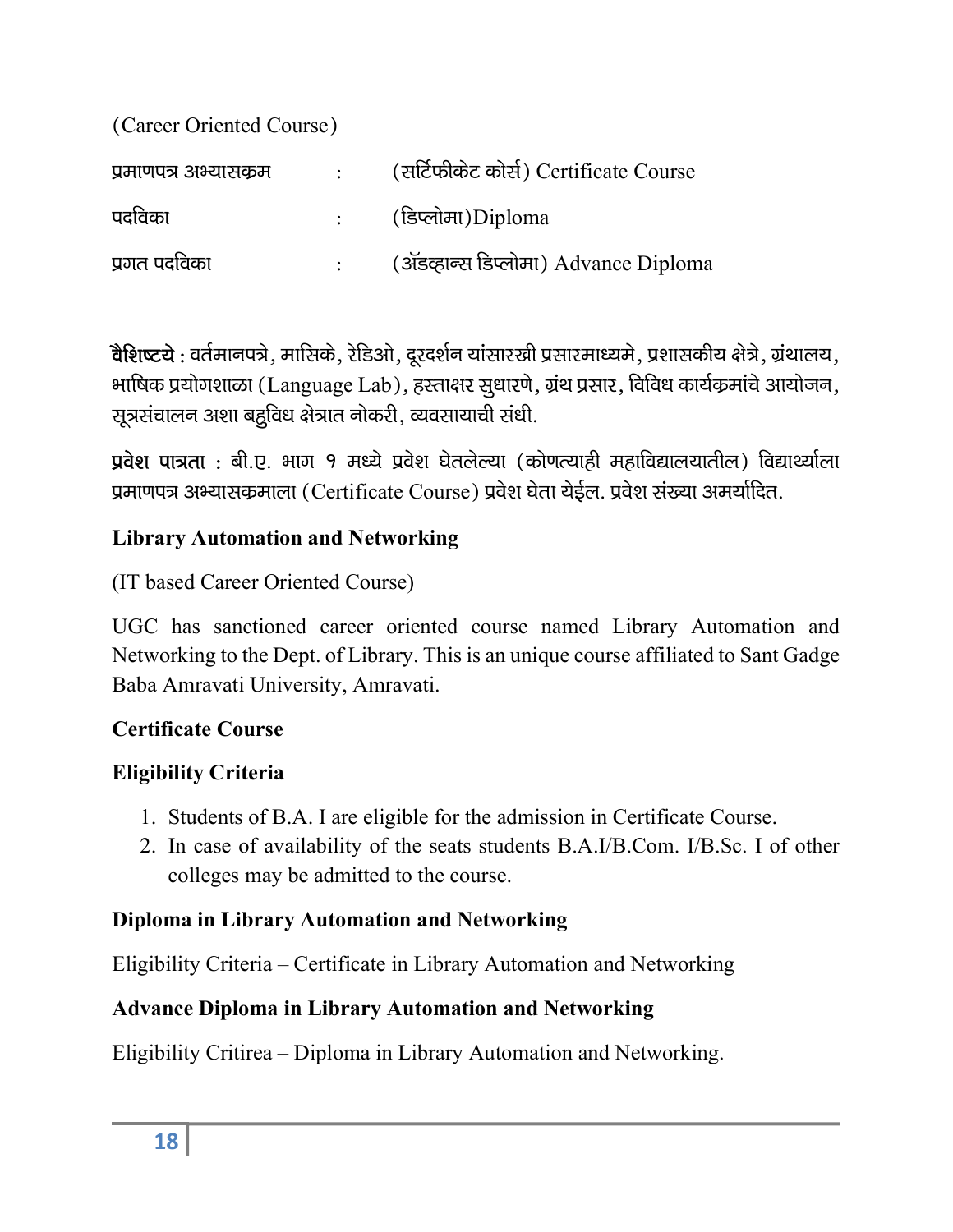#### Features of the course

- 1. Advance IT based professional Career Oriented Course.
- 2. The Course will be conducted in the three stages :- Certificate, Diploma and Advance Diploma level.
- 3. The Course is approved by UGC and SGB Amravati University.
- 4. Practical Knowledge of library softwares and computer application.
- 5. Limited seats.

#### Job Opportunities

This Course will be helpful for the students to get the jobs in Educational libraries, (School, College & Universities), Public Libraries, Industrial Libraries (Nirma, Maruti Udyog etc.) Govt. Libraries, Information centeres, Research Institutes, IIT, IIMS Libraries etc.

#### Communication Skills in English

I) Certificate Course

Eligibility Criteria

- 1. Students of B.A. I and II are eligible for the admission in Certificate Course.
- 2. In case of availability of seats, students of other College are also eligible for admission in Certificate Course.

### II) Diploma in Communication Skills in English

Eligibility Criteria

Students who passed certificate Course in Communication Skills in English.

संशोधन केंद्र :- सं.गा.बा. अमरावती विद्यापीठाने महाविद्यालयास 'संशोधन केंद्र' (Research Centre) म्हणून मान्यता दिली असून खालील विषयांमधे आचार्य पदवी (Ph.D.) करीता नोंदणी करता रोऊ शकते :- १) इतिहास, (२) राज्यशास्त्र, (३) समाजशास्त्र, (४) इंग्रजी, (५) संगीत, (६) अर्थशास्त्र,  $(9)$  मराठी,  $(6)$  वाणिज्य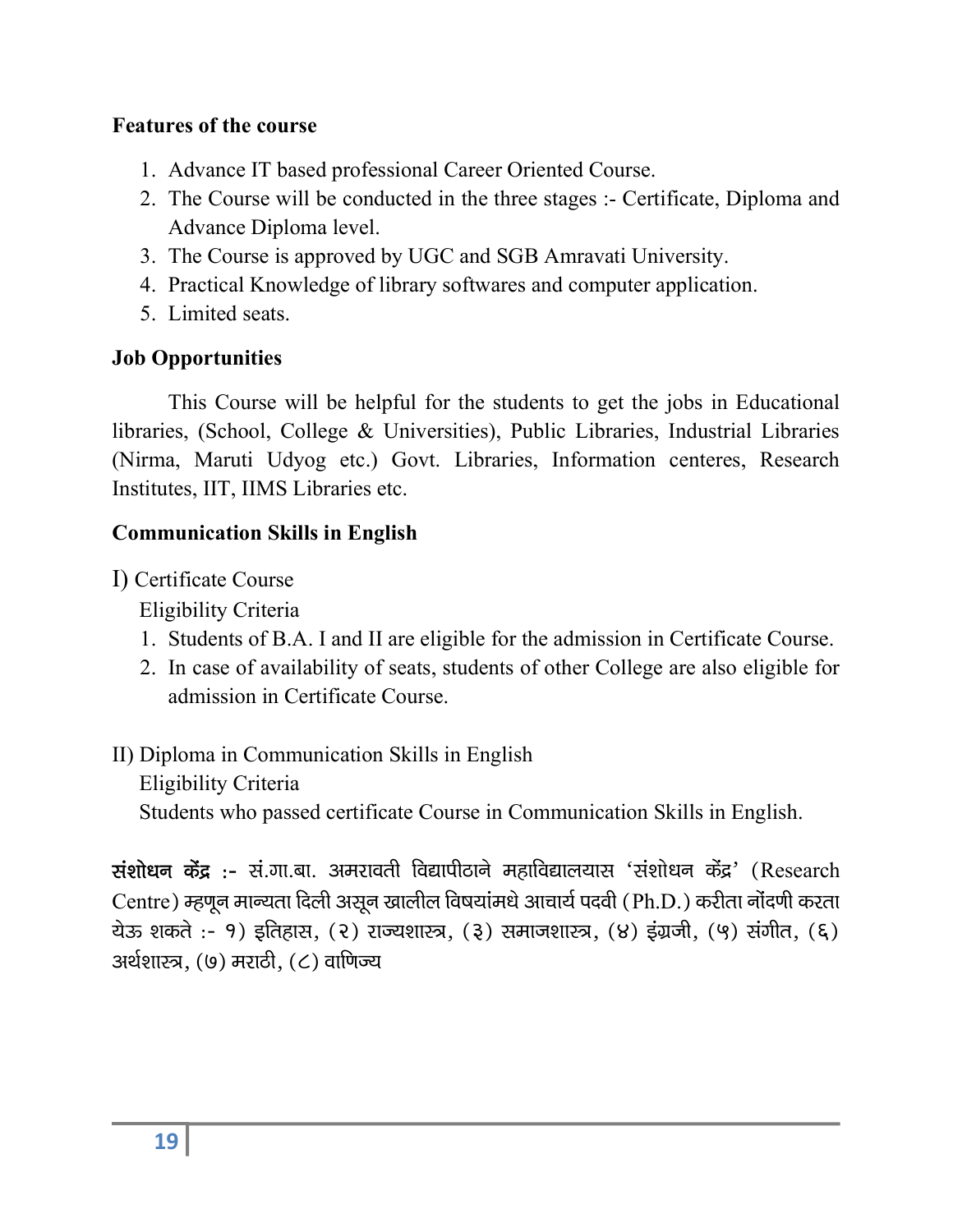#### वाणिज्य विद्याशाखा अभ्यासकृम $($

#### 11th & 12th Commerce (English Medium)

- 
- 2. Hindi/Marathi/Urdu/Sanskrit (Any One) Sanskrit/Supplementary

#### Other Subjects

- 1. Organization of Commerce Management (O.C.M.) Other Subjects
- 2. Secretarial Practice (S.P.) 1. Business Economics
- 
- 
- 5. Environmental Science (Grade Subject) 4. Computer Fundamentals &
- 6. Physical Education (Grade Subject) Operating System

#### B.Com. – 2 (English Medium) B.Com. – 3 (English Medium)

- 
- 2. Hindi/Marathi/Urdu/Sanskrit/ 2. Hindi/Marathi Supplementary English (Any One) Other Subject as per Syllabus

#### Other Subjects

- 1. Corporate Accounting
- 2. Business Mathematics and Statistics
- 3. Income Tax and Auditing
- 4. Money and Financial System Information
- 5. Technology and Business Data Processing
- 6. Environmental Studies

#### Commerce B.Com - 1 (English Medium)

#### Subjects – Languges-

- Languages 1. English (Compulsory) 1. English (Compulsory) 2. Hindi / Marathi / Urdu / English (Any One)
	-
	-
	- 3. Accounts 2. Financial Accounting
	- 4. Economics 3. Principles Business Management
		-

Languages Languages 1. English (Compulsory) 1. English (Compulsory)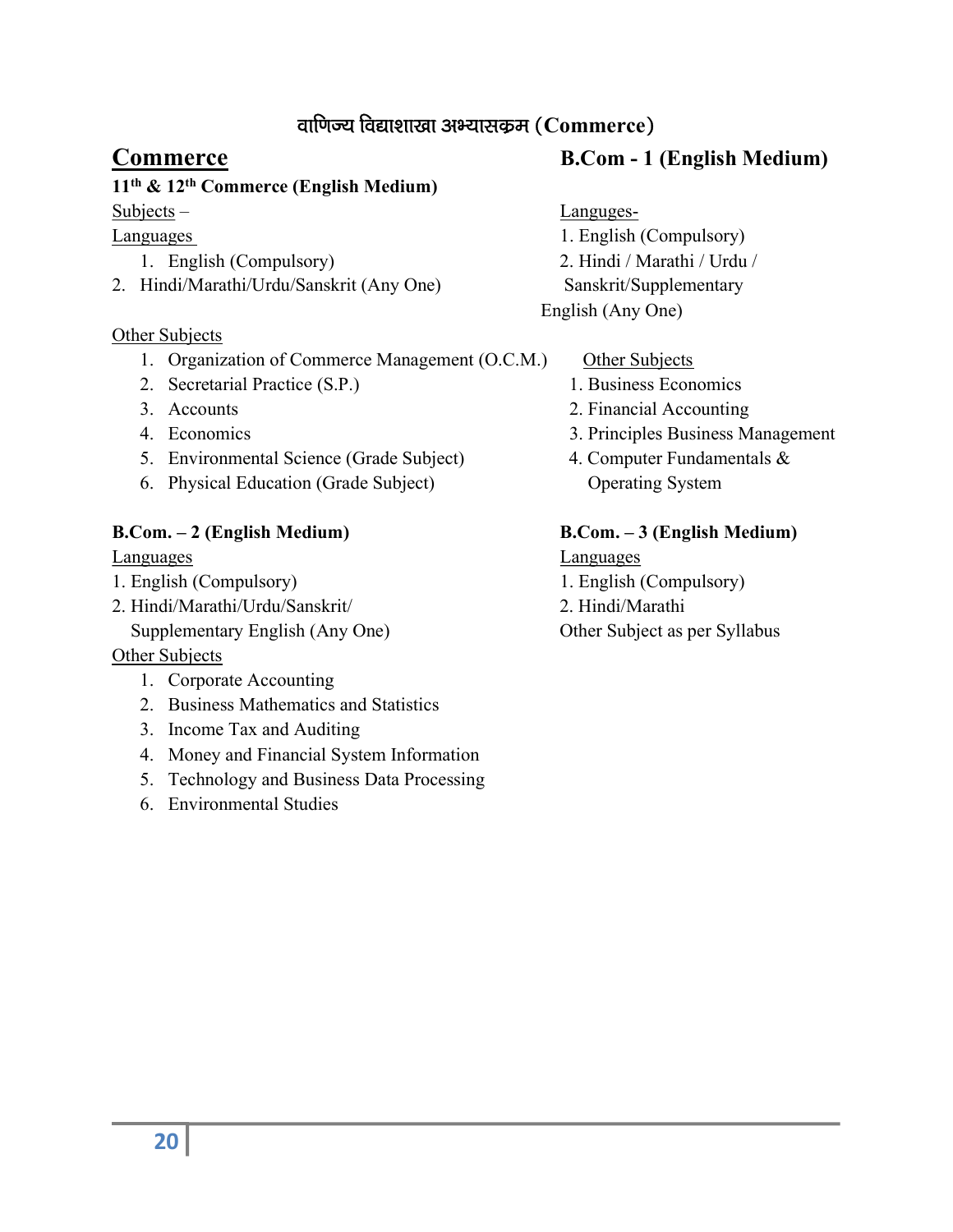# विज्ञान विद्याशाखा अभ्यासकम $(Science)$

| $11th$ & $12th$ Science (Englsih Medium) | B.Sc. $1, 2 \& 3$                            |
|------------------------------------------|----------------------------------------------|
| Subjects –                               | Language (Only for B.Sc. $1st Year$ )        |
| <b>Languages</b>                         | 1. English (Compulsory)                      |
| 1. English (Compulsory)                  | 2. Hindi/Marathi/Urdu/Sanskrit               |
| 2. Hindi/Marathi/Urdu/Sanskrit/          | Other Subjects for <b>B.Sc. 1, 2 &amp; 3</b> |
| Supplementary English (Any One)          | 1. Physics                                   |
| Other Subjects                           | 2. Computer Science                          |
| 1. Physics                               | 3. Mathematics                               |
| 2. Chemistry                             | 4. Chemistry                                 |
| 3. Biology                               | 5. Zoology                                   |
| 4. Mathematics & Statistics/ Economics   | 6. Microbiology                              |
| 5. Environmental Science (Grade Subject) | 7. Botany                                    |
| 6. Physical Education                    |                                              |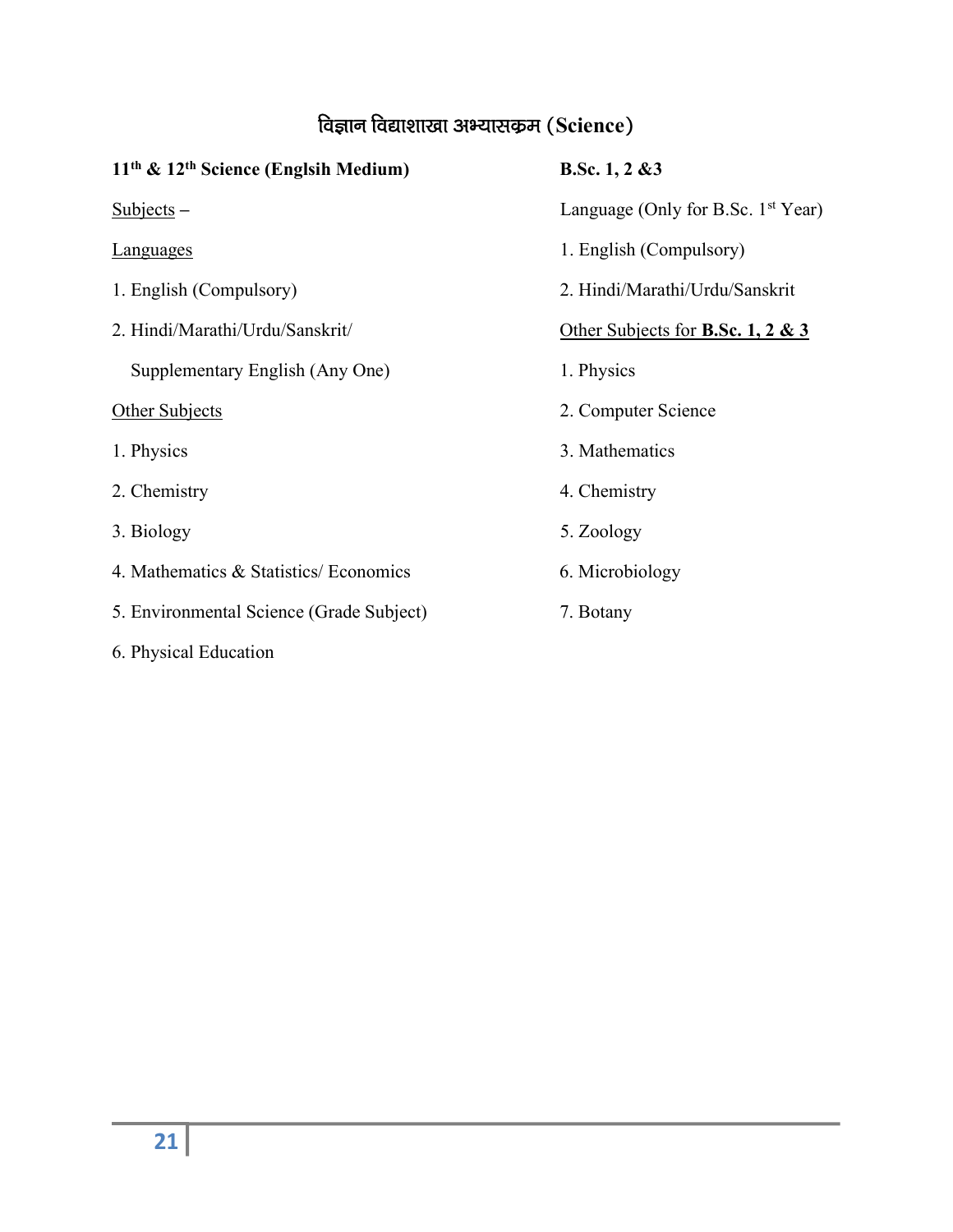#### Dr. R.D. Sikchi

## Principal

## M.Com., Ph.D.

## Sitabai Arts, Commerce & Science College, Akola Teaching Staff (Senior College)

| Sr. No.                               | Name<br>Qualification                                                          |                                     | Designation     |  |  |  |  |
|---------------------------------------|--------------------------------------------------------------------------------|-------------------------------------|-----------------|--|--|--|--|
| A) Dept. of Political Science         |                                                                                |                                     |                 |  |  |  |  |
| 1.                                    | Shri. S.R. Damodar (Head of Dept.)<br>M.A. (Pol. Sci.)<br>Assistant Prof.      |                                     |                 |  |  |  |  |
| 2.                                    | Dr. B.G. Jogdand                                                               | M.A., NET, Ph.D.<br>Associate Prof. |                 |  |  |  |  |
| <b>B)</b> Dept. of English            |                                                                                |                                     |                 |  |  |  |  |
| 1.                                    | Dr. B.S. Patnaik (Head of Dept.)                                               | M.A., M.I.R.P.M., Ph.D.             | Associate Prof. |  |  |  |  |
| 2.                                    | Dr. D.R. Khanderao<br>M.A.(Eng, Pali), B.Ed. M.Phil., Ph.D.<br>Assistant Prof. |                                     |                 |  |  |  |  |
|                                       | C) Dept. of Marathi                                                            |                                     |                 |  |  |  |  |
| 1.                                    | Shri. B.B. Dharne (Head of Dept.)<br>M.A., NET<br>Associate Prof.              |                                     |                 |  |  |  |  |
| 2.                                    | Dr. K.S. Wankhade                                                              | M.A., NET, M.P.Ed., Ph.D.           | Professor       |  |  |  |  |
| 3.                                    | Dr. H.N. Nareti                                                                | M.A., NET, B.Ed., Ph.D.             | Associate Prof. |  |  |  |  |
| D) Dept. of Hindi                     |                                                                                |                                     |                 |  |  |  |  |
| 1.                                    |                                                                                | रिक्त                               |                 |  |  |  |  |
|                                       | E) Dept. of Sanskrit                                                           |                                     |                 |  |  |  |  |
| 1.                                    |                                                                                | रिक्त                               |                 |  |  |  |  |
|                                       | F) Dept. of History                                                            |                                     |                 |  |  |  |  |
| 1.                                    | Dr. B.S. Wazire (Head of Dept.)                                                | M.A., SET, Ph.D.                    | Professor       |  |  |  |  |
| 2.                                    | Dr. S.G. Kulkarni<br>M.A., M.Phil., Ph.D.<br>Assistant Prof.                   |                                     |                 |  |  |  |  |
|                                       | G) Dept. of Economics                                                          |                                     |                 |  |  |  |  |
| 1.                                    | Dr. P.R. Gawai (Head of Dept)                                                  | M.A., B.Ed., Ph.D., M.Phil., SET    | Assistant Prof. |  |  |  |  |
|                                       | H) Dept. of Sociology                                                          |                                     |                 |  |  |  |  |
| 1.                                    | Dr. S.P. Gaygol (Head of Dept.)                                                | M.A. (Soc., Hin., Pol.Sci.) B.Ed.,  | Associate Prof. |  |  |  |  |
|                                       |                                                                                | M.Phil., NET, Ph.D.                 |                 |  |  |  |  |
| 2.                                    | Shri. D.D. Kumare                                                              | M.A., M.Phil., NET                  | Assistant Prof. |  |  |  |  |
| I) Dept. of Music                     |                                                                                |                                     |                 |  |  |  |  |
| 1.                                    | Dr. D.R. Elalkar (Head of Dept.)                                               | M.A., NET, Ph.D.                    | Professor       |  |  |  |  |
| 2.                                    | Dr. S.D. Shembekar                                                             | M.A., Ph.D.                         | Associate Prof. |  |  |  |  |
| 3.                                    | Dr. N.S. Lande                                                                 | M.A., NET, PG Diploma in Sound      | Professor       |  |  |  |  |
|                                       |                                                                                | Rec., Ph.D.                         |                 |  |  |  |  |
| 4.                                    | Dr. K.D. Kshirsagar                                                            | M.A., NET, Ph.D.                    | Professor       |  |  |  |  |
| 5.                                    | Dr. U.S. Chapke                                                                | M.A., B.Ed., NET, A.T.D., Ph.D.     | Professor       |  |  |  |  |
| 6.                                    | Shri. N.V. Bhadke                                                              | M.A., B.Ed., NET                    | Assistant Prof. |  |  |  |  |
| 7.                                    | Dr. A.G. Solanke                                                               | M.A., D.Ed., NET, Ph.D.             | Associate Prof. |  |  |  |  |
| 8.                                    | Shri. A.W. Gawande                                                             | M.A., B.Ed., NET                    | Assistant Prof. |  |  |  |  |
|                                       | J) Deptt of Home Economics                                                     |                                     |                 |  |  |  |  |
| रिक्त<br>1.                           |                                                                                |                                     |                 |  |  |  |  |
| <b>K)</b> Deptt of Physical Education |                                                                                |                                     |                 |  |  |  |  |
| 1.                                    |                                                                                | रिक्त                               |                 |  |  |  |  |
|                                       |                                                                                |                                     |                 |  |  |  |  |
| 2.                                    |                                                                                |                                     |                 |  |  |  |  |
|                                       |                                                                                |                                     |                 |  |  |  |  |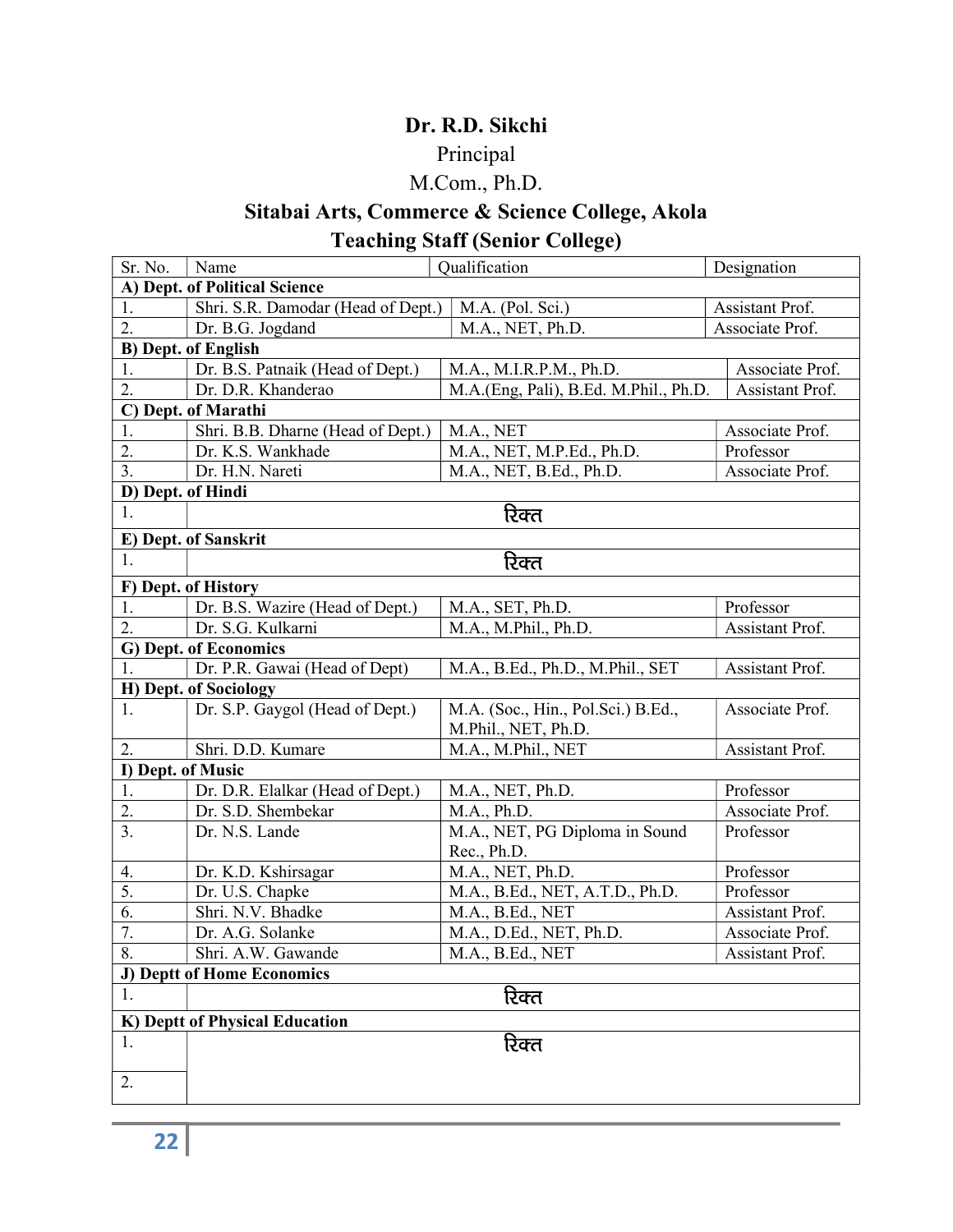| L) Deptt of Library |                               |                                     |           |  |  |
|---------------------|-------------------------------|-------------------------------------|-----------|--|--|
|                     | Dr. A.S.Sonone (Head of Dept) | M.Com., M.Lib.I.Sci., SET, M.Phil., | Associate |  |  |
|                     |                               | Ph.D.                               | Professor |  |  |

# Teaching Staff (Junior College)

| Sr. No.  | Name                | Oualification                                    | <sup>1</sup> Designation |
|----------|---------------------|--------------------------------------------------|--------------------------|
|          | Smt. S.M. Daberao   | M.A. (Mar., His.), B.Ed.                         | Lecturer (Marathi)       |
| <u>.</u> | Shri. P.T. Markande | M.A. (Soc., Mar., Pol.Sci.,<br>His.), B.Ed., NET | Lecturer (Sociology)     |

# Non Teaching Staff

| Sr. No.                      | Name                 | Qualification       | Designation                |  |
|------------------------------|----------------------|---------------------|----------------------------|--|
| $\mathbf{1}$ .               | Shri. N.B. Ingle     | B.A., MSCIT         | Steno & Off. Superitendent |  |
| 2.                           | Shri. S.M. Khole     | S.S.C.              | Jr. Clerk                  |  |
| 3.                           | Shri. M.S. Jamnik    | H.S.C.              | Jr. Clerk                  |  |
| 4.                           | Shri. B.R. Lohakpure | B.A., B.Lib.        | Lib. Att.                  |  |
| 5.                           | Shri. D. S. Bharuka  | B.Com.              | Lib. Att.                  |  |
| 6.                           | Shri. M. N. Solanke  | H.S.C., MSCIT       | Lib. Att.                  |  |
| 7.                           | Shri. R. S. Sonone   | S.S.C.              | Peon                       |  |
| 8.                           | Sau. R.D. Tale       | B.A., MSCIT         | Peon                       |  |
| 9.                           | Shri. K. P. Amrutkar | S.S.C.              | Peon                       |  |
| P.G. Deptt. (No-Grant Basis) |                      |                     |                            |  |
|                              | Shri. P.R. Dinode    | B.A., MSCIT, C.Lib. | Jr. Clerk                  |  |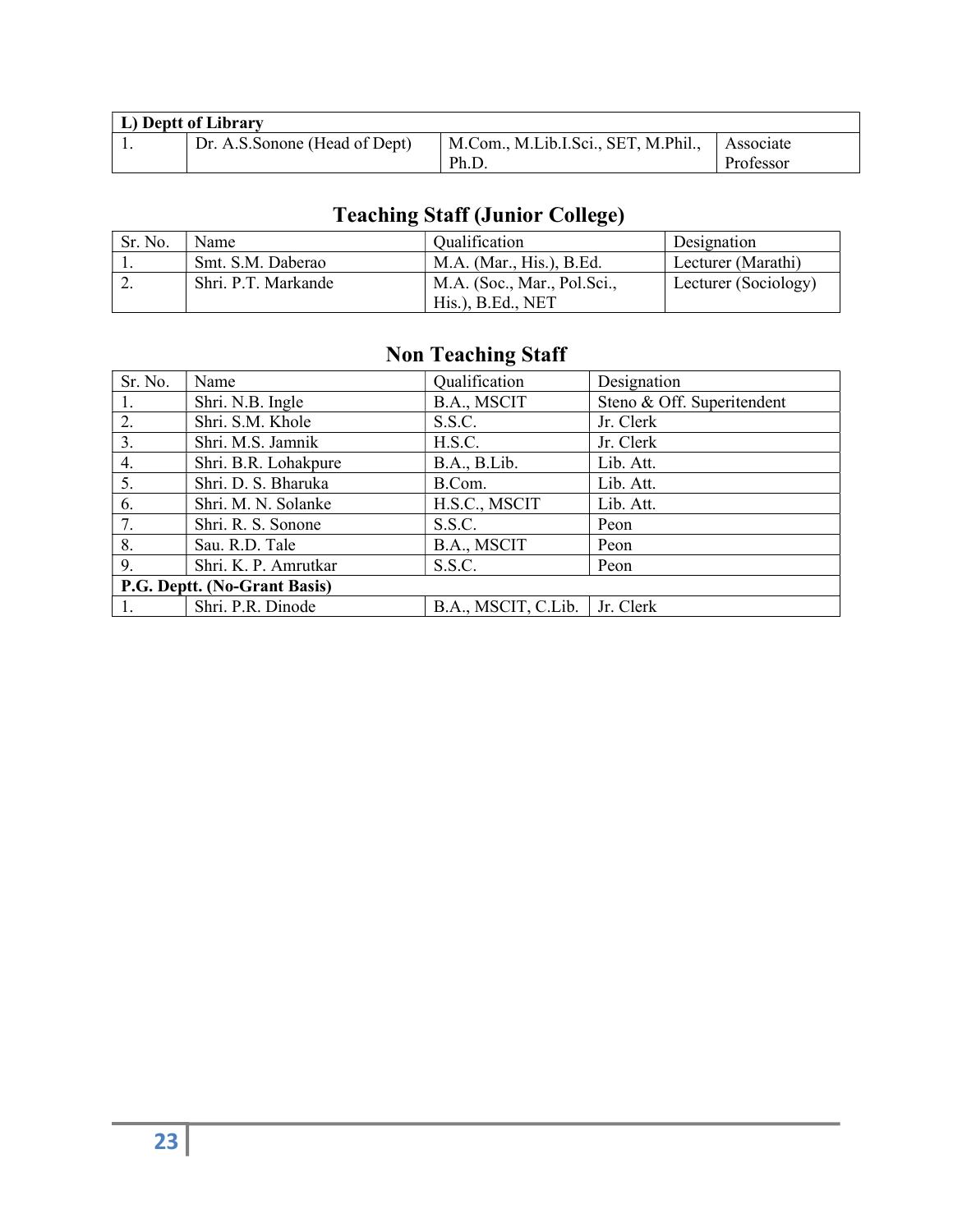| Sr. | Class          |                        | Tution | Term/Other | Admission                    | University | Migration |
|-----|----------------|------------------------|--------|------------|------------------------------|------------|-----------|
| No. |                |                        | fee    | Fee        | Fee                          | Fee        | Fee       |
| 1.  | $11th$ Arts    |                        | 192    | 40         | 16                           |            |           |
| 2.  | $12^{th}$ Arts |                        | 216    | 40         | 18                           |            |           |
| 3.  | $11th$ Com.    |                        | 2000   | -          | $\overline{a}$               | -          |           |
| 4.  | $12^{th}$ Com. |                        | 2000   | -          | $\overline{\phantom{a}}$     | -          |           |
| 5.  | $11th$ Sci.    |                        | 2000   |            | $\overline{\phantom{a}}$     |            |           |
| 6.  | $12^{th}$ Sci. |                        | 2000   |            |                              |            |           |
| 7.  | B.A.I          |                        | 800    | 1174       | -                            | 350        | 110       |
|     | B.A. II        | Granted                | 800    | 1350       | $\overline{\phantom{a}}$     | 230        | 110       |
|     | BA. III        |                        | 800    | 1174       | $\qquad \qquad \blacksquare$ | 230        | 110       |
| 8.  | B.A.I          |                        | 2400   | 1207       |                              | 350        | 110       |
|     | Nongranted     |                        |        |            |                              |            |           |
|     | B.Com. I       | Non-<br><b>Granted</b> | 2400   | 2967       | $\overline{\phantom{0}}$     | 350        | 110       |
| 9.  | B.Com. II      |                        | 2400   | 3143       | $\qquad \qquad \blacksquare$ | 230        | 110       |
|     | B.Com. III     |                        | 2400   | 2967       |                              | 230        | 110       |
| 10. | B.Sc. I        | Non-<br><b>Granted</b> | 2400   | 6487       | -                            | 350        | 110       |
|     | B.Sc. II       |                        | 2400   | 6663       | $\blacksquare$               | 230        | 110       |
|     | B.Sc. III      |                        | 2400   | 6487       | $\overline{\phantom{0}}$     | 230        | 110       |
| 11. | M.A. I & II    |                        | 1000   | 1927       | -                            | 230        | 110       |
|     | Granted        |                        |        |            |                              |            |           |
| 12. | M.A. I & II    |                        | 3000   | 2652       |                              | 230        | 110       |
|     | Nongranted     |                        |        |            |                              |            |           |

### **FEE CHART**

टिप : सं.गा.बा. अमरावती विद्यापीठ व शासनाने शुल्कांमध्ये वेळोवेळी केलेले बदल विद्यार्थ्यांना लागू राहिल.

## सीताबाई कला, वाणिज्य व विज्ञान महाविद्यालय, अकोला विविध मान्यवरांकडून जाहीर झालेली बक्षिसे

• दि बेरार जनरल एज्युकेशन सोसायटीचे मा. अध्यक्ष, ॲड. मोतीसिंहजी मोहता यांच्या कडून स्व. गोदावरीदेवी मोहता चॅरिटेबल ट्रूस्ट या नावाने १२ वी, बी.ए., बी.कॉम., बी.एस.सी. आणि एम. ए., मध्ये गुणवत्ता यादीत येणाऱ्या विद्यार्थ्यास १० ग्रॅम चांदीचे पदक आणि महाविद्यालयाचे प्रमाणपत्र देऊन गौरवान्वित करण्यात येते.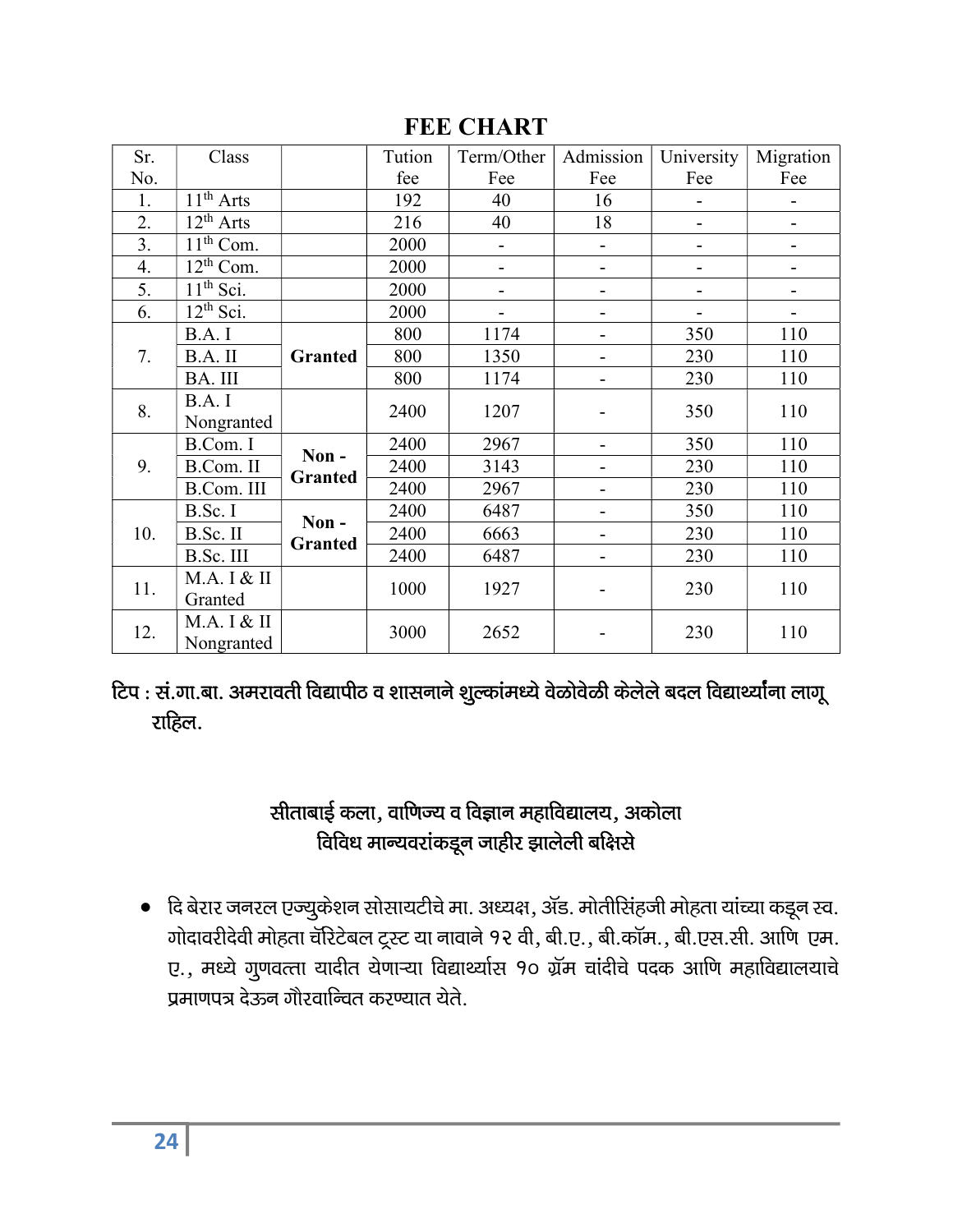- ્रव. कमलकिशोरजी ब्रिजलालजी बियाणी यांच्या स्मृतीप्रीत्यर्थ श्री. राजीवजी बियाणी यांच्या कडून महाविद्यालयात एम.ए. भाग २ राज्यशास्त्र विषयामध्ये प्रथम येणाऱ्या विद्यार्थ्यास रू.  $1900/$ - ची रक्कम बक्षिस म्हणून प्रदान करण्यात येते.
- स्व. कमलकिशोरजी ब्रिजलालजी बियाणी यांच्या स्मृतीप्रीत्यर्थ श्री. राजीवजी बियाणी यांच्या कडून महाविद्यालयात एम.ए. भाग २ इतिहास या विषयात प्रथम येणाऱ्या विद्यार्थ्यास रू.  $1900/$ - ची रक्कम बक्षिस म्हणून प्रदान करण्यात येते.
- स्व. दत्तात्रय रामचंद्र धोडपकर मेमोरीयल ट्र्स्ट पुणे तर्फे महाविद्यालयात बी.ए. भाग ३ मधील संस्कृत या विषयात प्रथम येणाऱ्या विद्यार्थ्यास रू. १०००/- ची रक्कम बक्षिस म्हणून प्रदान करण्यात येते.
- स्व. सौ. आसावरी विनोद मैराळ यांच्या स्मृतीप्रीत्यर्थ श्री विनोद मैराळ यांच्या कडून महाविद्यालयात एम.ए. भाग २ संगीत या विषयामध्ये प्रथम येणाऱ्या विद्यार्थ्यास रू. १०००/-ची रक्कम बक्षिस म्हणून प्रदान करण्यात येते.
- श्री विनोद मैराळ यांच्या कडून महाविद्यालयात एम.ए. भाग २ इंग्रजी या विषयामध्ये प्रथम येणाऱ्या विद्यार्थ्यास रू. १०००/- ची रक्कम बक्षिस म्हणून प्रदान करण्यात येते.
- डॉ. प्रा. रतन राठोड यांच्या कडून महाविद्यालयात एम.ए. भाग २ राज्यशास्त्र या विषयामध्ये प्रथम येणाऱ्या विद्यार्थ्यास रू. १०००/- ची रक्कम बक्षिस म्हणून प्रदान करण्यात येते.
- श्रीमती. सुनिता डाबेराव यांच्याकडून कनिष्ठ महाविद्यालयात (कला शाखा) होतकरू व हुशार ठरलेल्या विद्यार्थीनीस रू. १०००/- ची रक्कम बक्षिस म्हणून प्रदान करण्यात येते.
- श्रीमती. सुनिता बन्ने यांच्याकडून महाविद्यालयात इयत्ता १२ वी गृहअर्थशास्त्र या विषयात सर्वाधिक गूण मिळविणाऱ्या विद्यार्थीनीस रू. १०००/- ची रक्कम बक्षिस म्हणून प्रदान करण्यात चेते.
- स्व. मुरलीधर दानसिंग डाबेराव यांच्या स्मृतीप्रित्यर्थ महाविद्यालयात इयत्ता १२ वी परीक्षेत मराठी या विषयात सर्वाधिक गुण प्राप्त करणाऱ्या विद्यार्थ्यास रू. ५५१/- ची रक्कम बक्षिस म्हणून प्रदान करण्यात येते.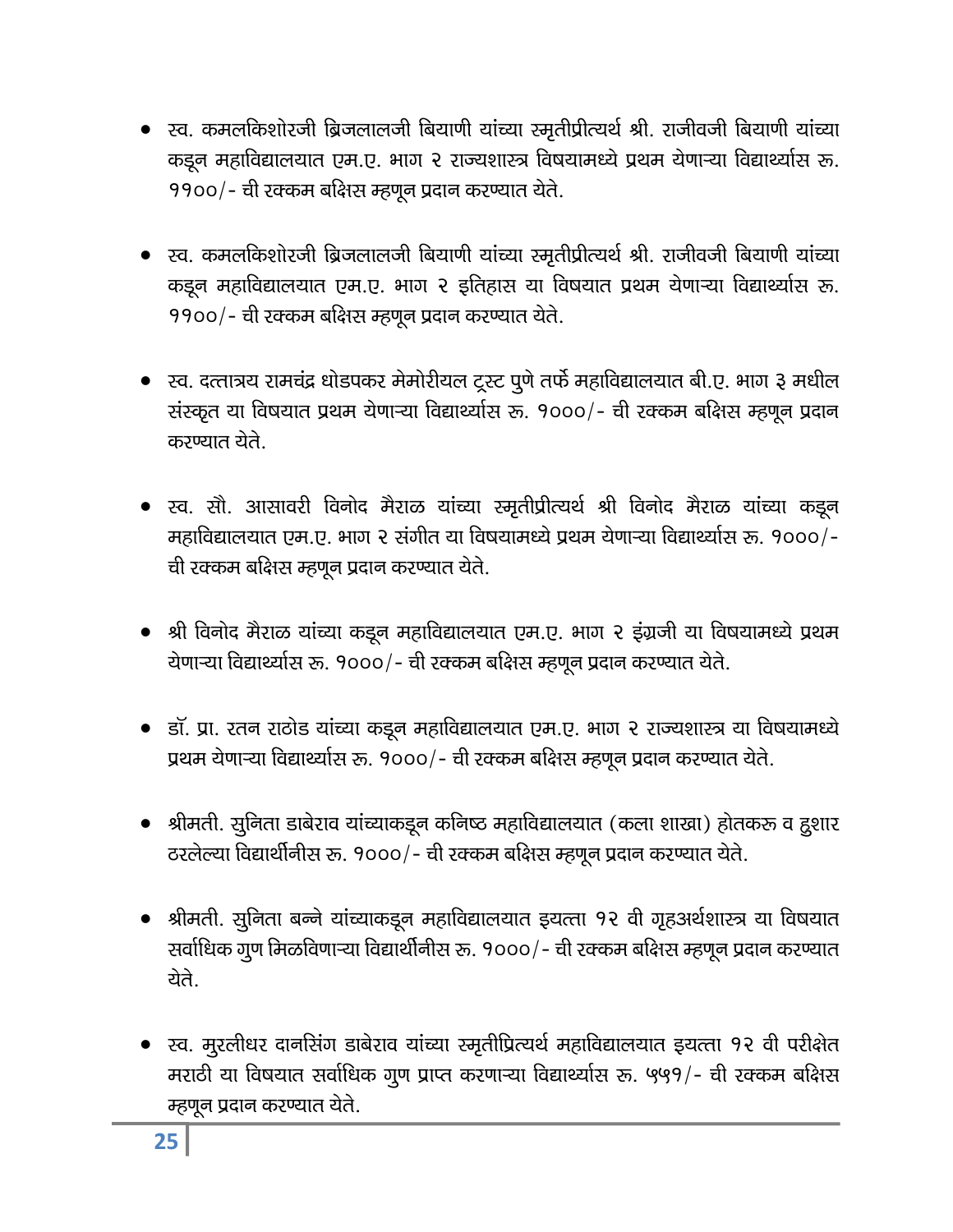- कै. पार्वती वि. बेनोडेकर यांच्याकडून महाविद्यालयात बी.ए. भाग ३ संस्कृत विषयात सर्वात जास्त गूण मिळविणाऱ्या विद्यार्थ्यास रू. ५००/- ची रक्कम बक्षिस म्हणून प्रदान करण्यात येते.
- संत चोखामेळा पुरस्कार म्हणून रू. ५००/- इतकी रक्कम एम. ए. भाग २ मराठी साहित्य या विषयात महाविद्यालयातून सर्वात जास्त गुण मिळविणाऱ्या विद्यार्थ्यास प्रदान करण्यात येते.
- श्री. जयकुमार श्रीराम अग्रवाल यांच्याकडून महाविद्यालयात बी.ए. भाग ३ मध्ये सर्वाधिक गुण प्राप्त करणाऱ्या विद्यार्थ्यास रू. ५००/- ची रक्कम बक्षिस म्हणून प्रदान करण्यात येते.
- डॉ. अशोक सोनोने यांच्याकडून महाविद्यालयात (ग्रंथालय) उत्कृष्ट वाचक ठरलेल्या विद्यार्थ्यास रू. ५००/- ची रक्कम व ग्रंथ बक्षिस म्हणून प्रदान करण्यात येते.

# शिक्षक आणि शैक्षणिक कर्मचाऱ्यांच्या सुट्टया नंतर जाहिर करण्यात येईल.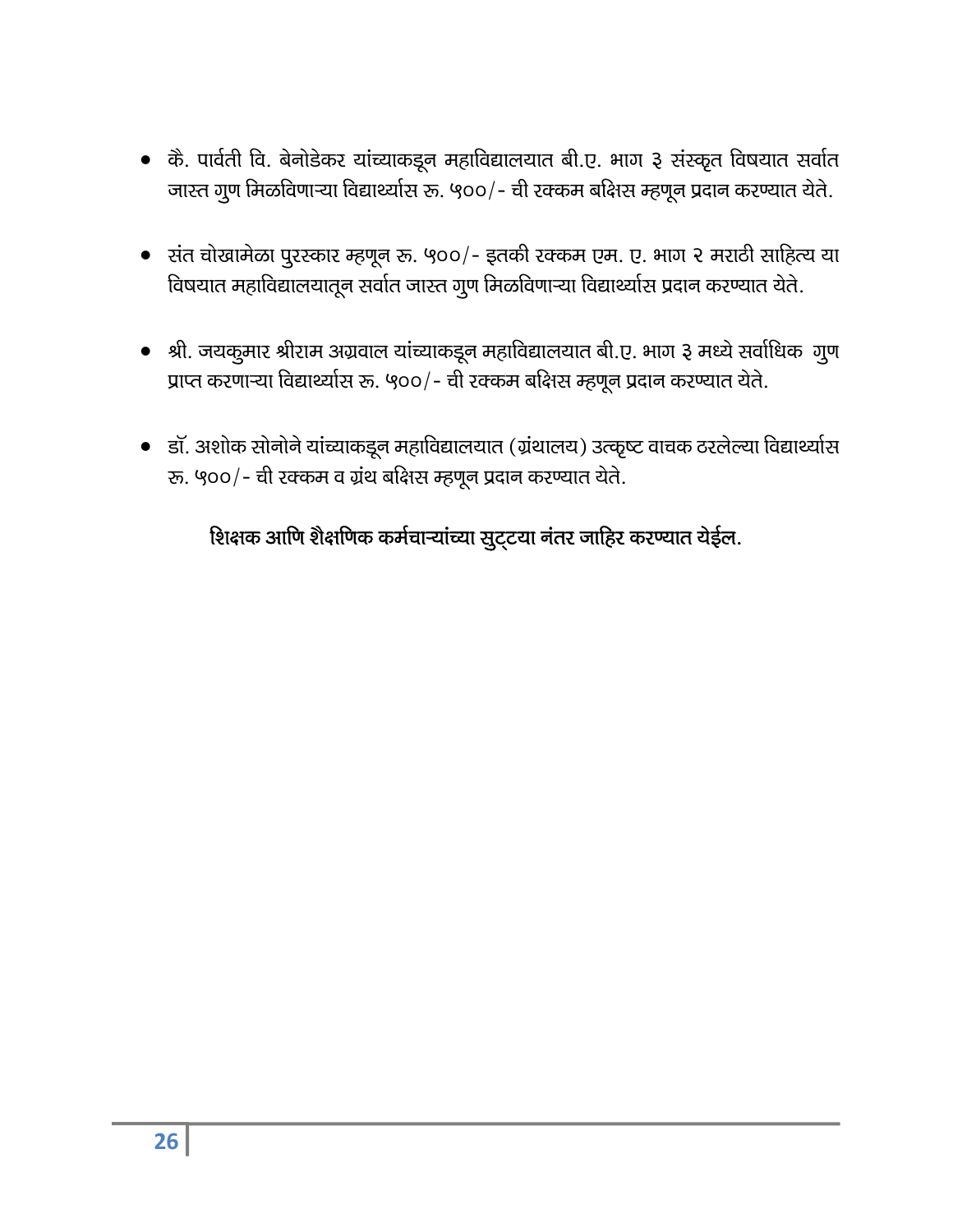#### The Courses conducted by the other Colleges/Schools of the Society

#### Shri. R.L.T. College of Science, Akola

- 1. First year Junior College & Second Year Junior College (XI & XII Std.) with Electronics, FWFC Computer Science & I.T.
- 2. B.Sc. with Physics, Chemistry, Maths, Botany, Zoology, Microbiology, Electronics, Computer Science, Biochemistry, Industrial Chemistry, Information Technology, Bio-Informatics.
- 3. M.Sc. (Maths)
- 4. Research Facility is available in Mathematics, Chemistry & Microbiology.

#### SMT. L.R.T. COLLEGE OF COMMERCE, AKOLA

- 1. First Year Junior College & Second Year Junior College (XI & XII Std.)
- 2. C.Lib. (Certificate Course in Library Science)
- 3. D.B.M. (Diploma in Business Management)
- 4. D.M.M. (Diploma in Marketing Management)
- 5. D.Tax (Diploma in Taxation)
- 6. D.F.M. (Diploma in Financial Management)
- 7. B.Com. (Bachlor Degree in Commerce)
- 8. M.Com. (Master's Degree in Commerce)
- 9. MCM (Master's Degree in Computer Management)
- 10. MIRPM (Master's Degree in Industrial Relation & Personal Management)
- 11. M.Phil. (Master Degree in Philosophy) (Commerce)
- 12. UG Level UGC granted Career Oriented Course-Subject-Tourism Mgt., Event Mgt., & E-Commerce

#### Shri. K.N. COLLEGE OF ARTS & COMMERCE, KARANJA LAD, DIST. WASHIM

- 1. First Year Junior College & Second Year Junior College (XI & XII Std.) (Arts &Commerce with Vocational Banking)
- 2. B.A.
- 3. B.Com.
- 4. M.A. in Home-Economics & English
- 5. Coaching for MPSC, B.Ed. CET Exam. Other Competitive Exams
- 6. Special Coaching for Various Computer Courses
- 7. UGC Sponsored Career Oriented Courses
	- i) Communications Skills in English (ii) Fashion Designing
		-
	- iii) T.V. & Video Programming (iv) Banking
- 

8. B.B.A.